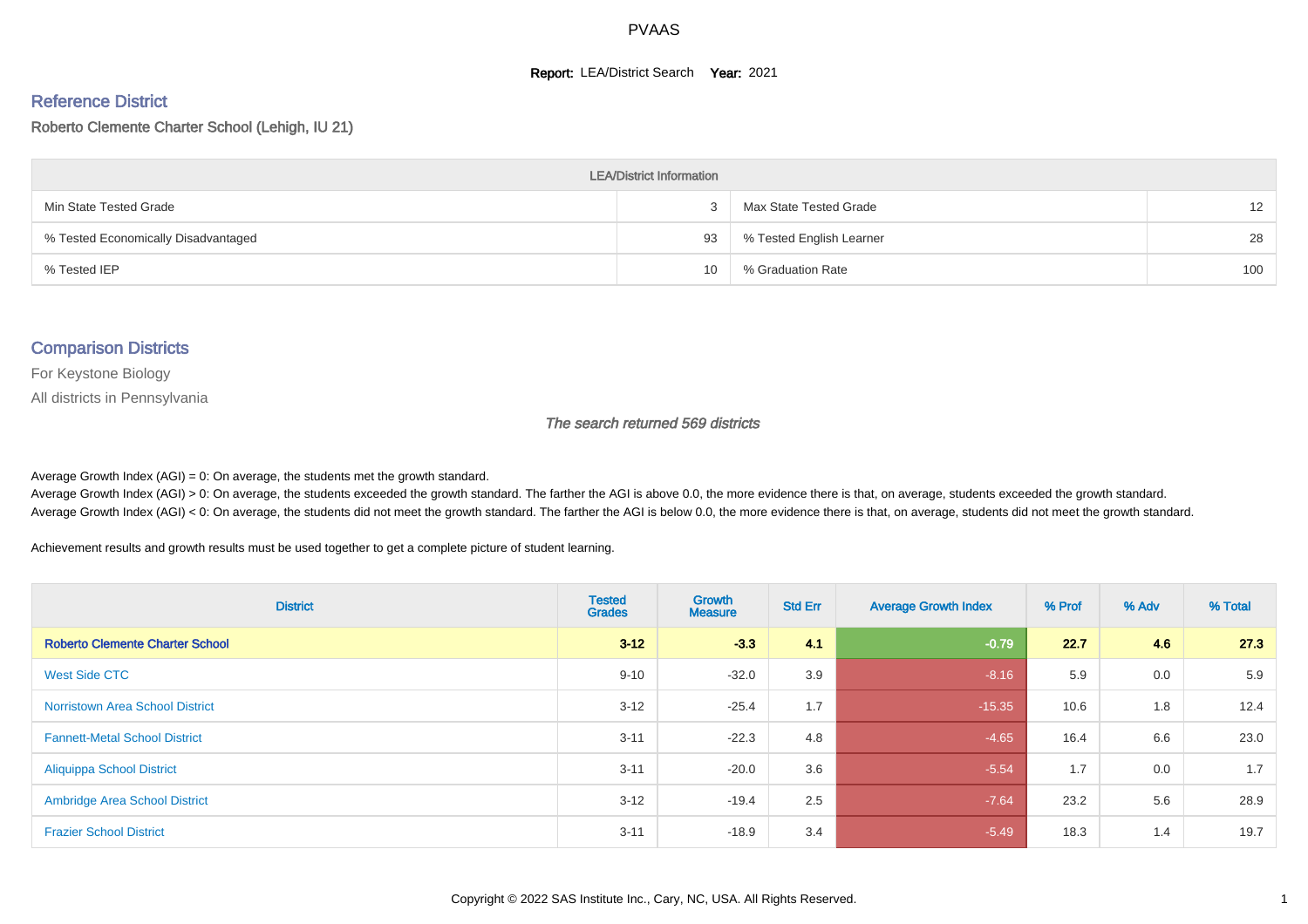| <b>District</b>                                    | <b>Tested</b><br><b>Grades</b> | <b>Growth</b><br><b>Measure</b> | <b>Std Err</b> | <b>Average Growth Index</b> | % Prof | % Adv   | % Total |
|----------------------------------------------------|--------------------------------|---------------------------------|----------------|-----------------------------|--------|---------|---------|
| <b>Roberto Clemente Charter School</b>             | $3 - 12$                       | $-3.3$                          | 4.1            | $-0.79$                     | 22.7   | 4.6     | 27.3    |
| <b>Big Beaver Falls Area School District</b>       | $3 - 11$                       | $-17.9$                         | 2.8            | $-6.27$                     | 9.4    | 2.8     | 12.2    |
| <b>Muhlenberg School District</b>                  | $3 - 10$                       | $-17.8$                         | 1.9            | $-9.34$                     | 12.4   | 4.6     | 17.0    |
| <b>York City School District</b>                   | $3-12$                         | $-17.7$                         | 1.8            | $-10.05$                    | 3.2    | 0.7     | 3.9     |
| <b>Cheltenham School District</b>                  | $3 - 11$                       | $-17.6$                         | 2.0            | $-8.74$                     | 24.4   | 8.3     | 32.6    |
| Imhotep Institute Charter High School              | $9 - 11$                       | $-17.6$                         | 5.8            | $-3.03$                     | 15.4   | 0.0     | 15.4    |
| <b>Williamsburg Community School District</b>      | $3 - 11$                       | $-16.9$                         | 4.1            | $-4.14$                     | 22.4   | $0.0\,$ | 22.4    |
| <b>Allentown City School District</b>              | $3 - 12$                       | $-16.9$                         | 1.4            | $-12.37$                    | 5.9    | 0.4     | 6.3     |
| <b>Chartiers-Houston School District</b>           | $3 - 10$                       | $-16.5$                         | 3.5            | $-4.79$                     | 26.3   | 6.6     | 32.9    |
| Meyersdale Area School District                    | $3 - 11$                       | $-16.1$                         | 3.3            | $-4.94$                     | 20.3   | 5.8     | 26.1    |
| <b>Washington School District</b>                  | $3 - 11$                       | $-15.9$                         | 2.9            | $-5.44$                     | 12.9   | 1.7     | 14.7    |
| <b>North Hills School District</b>                 | $3 - 11$                       | $-15.8$                         | 1.8            | $-8.84$                     | 26.4   | 19.8    | 46.2    |
| La Academia Partnership Charter School             | $6 - 11$                       | $-15.5$                         | 5.7            | $-2.70$                     | 2.3    | 0.0     | 2.3     |
| <b>Turkeyfoot Valley Area School District</b>      | $3 - 12$                       | $-15.4$                         | 5.8            | $-2.66$                     | 3.8    | $3.8\,$ | 7.6     |
| <b>Lincoln Park Performing Arts Charter School</b> | $7 - 11$                       | $-14.9$                         | 2.7            | $-5.45$                     | 39.3   | 8.9     | 48.2    |
| Philadelphia Academy Charter School                | $3 - 11$                       | $-14.7$                         | 2.7            | $-5.42$                     | 21.6   | 3.9     | 25.5    |
| <b>Hanover Area School District</b>                | $3 - 11$                       | $-14.7$                         | 4.7            | $-3.13$                     | 12.1   | 3.0     | 15.2    |
| <b>Executive Education Academy Charter School</b>  | $3 - 10$                       | $-14.6$                         | 3.0            | $-4.81$                     | 8.5    | 1.2     | 9.8     |
| <b>Shade-Central City School District</b>          | $3 - 11$                       | $-14.6$                         | 4.0            | $-3.68$                     | 9.6    | 0.0     | 9.6     |
| <b>Northwestern School District</b>                | $3 - 11$                       | $-14.6$                         | 3.2            | $-4.51$                     | 32.5   | 13.7    | 46.2    |
| <b>Butler Area School District</b>                 | $3 - 11$                       | $-14.1$                         | 1.5            | $-9.60$                     | 26.4   | 11.1    | 37.5    |
| <b>Greater Latrobe School District</b>             | $3 - 11$                       | $-14.1$                         | 2.0            | $-7.14$                     | 41.0   | 12.6    | 53.6    |
| <b>California Area School District</b>             | $3 - 10$                       | $-13.7$                         | 4.5            | $-3.06$                     | 41.7   | 16.7    | 58.3    |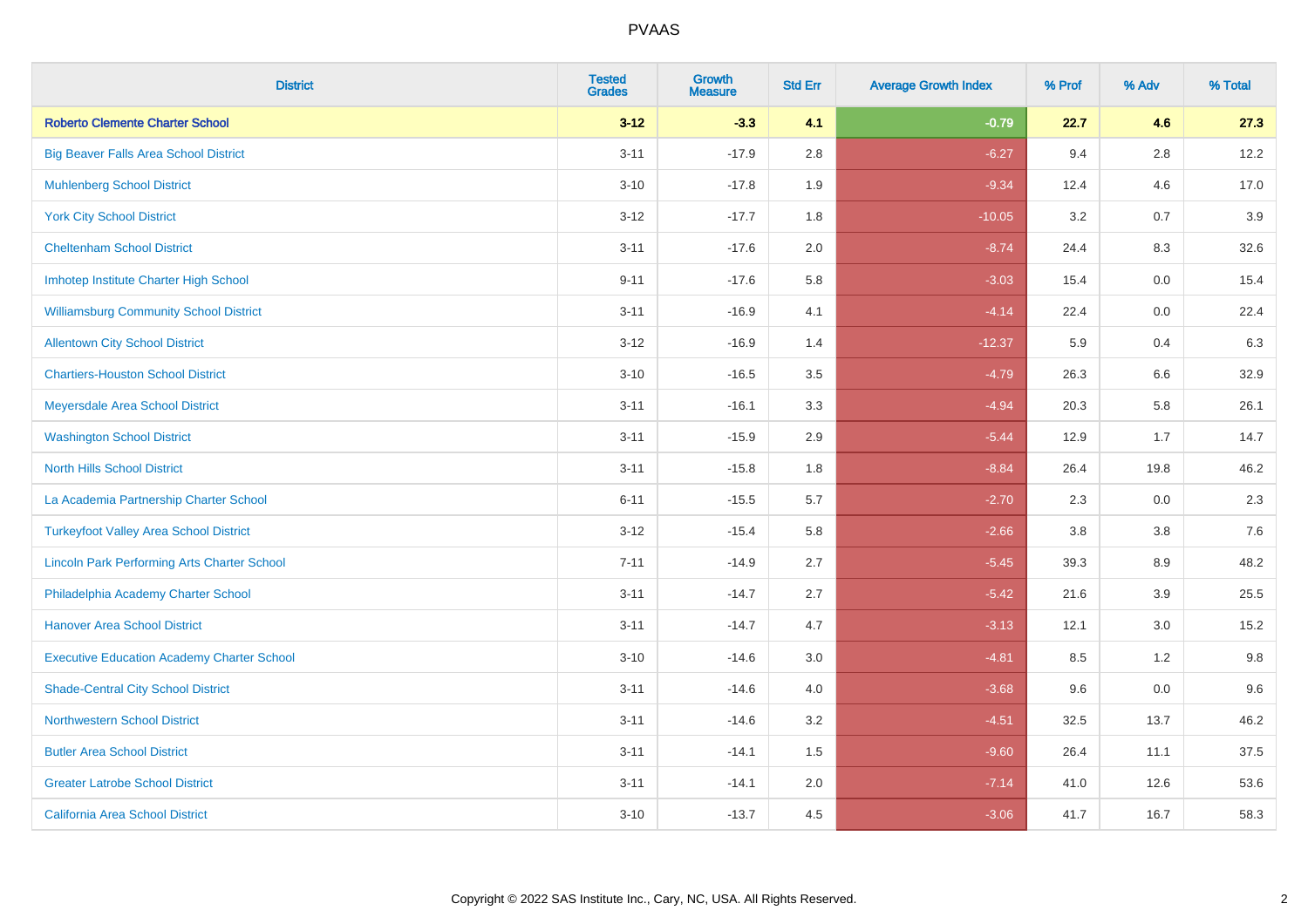| <b>District</b>                                | <b>Tested</b><br><b>Grades</b> | <b>Growth</b><br><b>Measure</b> | <b>Std Err</b> | <b>Average Growth Index</b> | % Prof | % Adv | % Total |
|------------------------------------------------|--------------------------------|---------------------------------|----------------|-----------------------------|--------|-------|---------|
| <b>Roberto Clemente Charter School</b>         | $3 - 12$                       | $-3.3$                          | 4.1            | $-0.79$                     | 22.7   | 4.6   | 27.3    |
| <b>New Castle Area School District</b>         | $3 - 12$                       | $-13.6$                         | 2.3            | $-5.99$                     | 17.6   | 2.0   | 19.5    |
| <b>Central Fulton School District</b>          | $3 - 11$                       | $-13.3$                         | 3.2            | $-4.20$                     | 18.1   | 9.7   | 27.8    |
| <b>Panther Valley School District</b>          | $3 - 12$                       | $-13.3$                         | 3.2            | $-4.10$                     | 31.5   | 4.1   | 35.6    |
| <b>Greenville Area School District</b>         | $3 - 11$                       | $-13.2$                         | 3.0            | $-4.45$                     | 32.1   | 4.6   | 36.7    |
| Morrisville Borough School District            | $3 - 11$                       | $-13.1$                         | 3.7            | $-3.52$                     | 4.9    | 1.6   | 6.6     |
| <b>Tussey Mountain School District</b>         | $3 - 12$                       | $-13.0$                         | 3.3            | $-3.93$                     | 11.1   | 3.2   | 14.3    |
| <b>Riverview School District</b>               | $3 - 11$                       | $-13.0$                         | 4.0            | $-3.29$                     | 43.1   | 7.8   | 51.0    |
| <b>Pittsburgh School District</b>              | $3 - 11$                       | $-13.0$                         | 1.1            | $-12.25$                    | 16.1   | 6.5   | 22.6    |
| <b>Tacony Academy Charter School</b>           | $3 - 11$                       | $-12.9$                         | 3.3            | $-3.90$                     | 8.6    | 1.4   | 10.0    |
| <b>Central Cambria School District</b>         | $3 - 11$                       | $-12.7$                         | 2.3            | $-5.61$                     | 19.4   | 7.4   | 26.9    |
| <b>Neshannock Township School District</b>     | $3 - 10$                       | $-12.5$                         | 2.7            | $-4.73$                     | 29.0   | 13.0  | 42.0    |
| <b>Ellwood City Area School District</b>       | $3 - 11$                       | $-12.5$                         | 3.1            | $-4.00$                     | 26.7   | 8.7   | 35.4    |
| <b>Southmoreland School District</b>           | $3 - 11$                       | $-12.5$                         | 3.1            | $-4.04$                     | 33.3   | 15.5  | 48.8    |
| <b>Wilkes-Barre Area School District</b>       | $3 - 11$                       | $-12.4$                         | 2.4            | $-5.18$                     | 14.2   | 3.7   | 17.9    |
| <b>Hanover Public School District</b>          | $3 - 11$                       | $-12.4$                         | 2.7            | $-4.50$                     | 22.7   | 6.2   | 28.9    |
| <b>Girard School District</b>                  | $3 - 11$                       | $-12.3$                         | 2.6            | $-4.76$                     | 29.7   | 18.9  | 48.6    |
| <b>Dunmore School District</b>                 | $3 - 11$                       | $-12.2$                         | 2.7            | $-4.51$                     | 15.0   | 5.3   | 20.4    |
| <b>Mcguffey School District</b>                | $3 - 11$                       | $-12.1$                         | 3.0            | $-4.06$                     | 12.8   | 5.9   | 18.6    |
| Jefferson-Morgan School District               | $3 - 10$                       | $-12.0$                         | 3.9            | $-3.09$                     | 28.6   | 6.1   | 34.7    |
| West Mifflin Area School District              | $3-12$                         | $-11.9$                         | 2.5            | $-4.77$                     | 15.9   | 4.0   | 19.9    |
| <b>Windber Area School District</b>            | $3 - 11$                       | $-11.9$                         | 3.0            | $-3.94$                     | 41.0   | 10.3  | 51.3    |
| Lehigh Valley Charter High School For The Arts | $9 - 10$                       | $-11.8$                         | 2.5            | $-4.76$                     | 28.9   | 5.7   | 34.6    |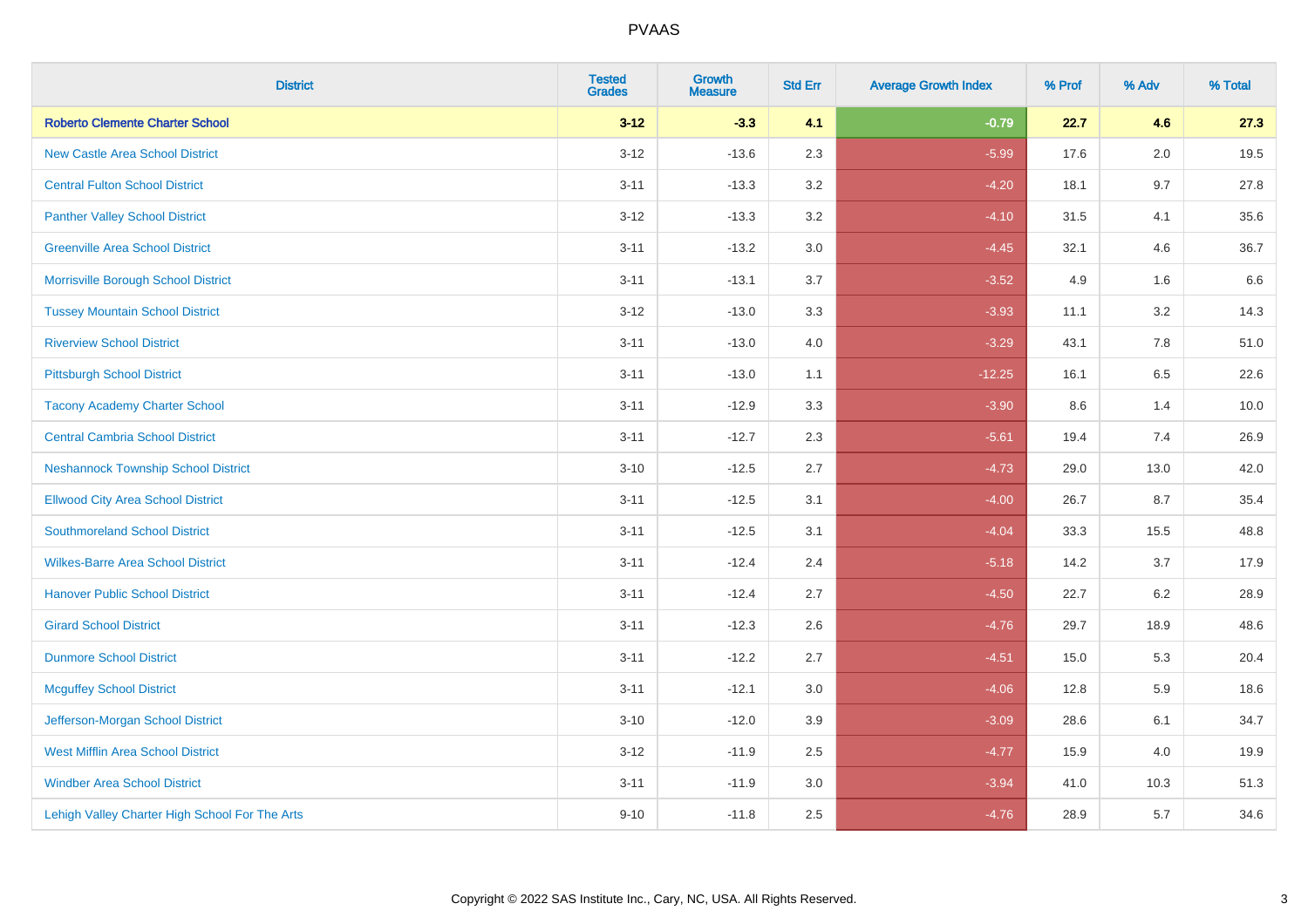| <b>District</b>                               | <b>Tested</b><br><b>Grades</b> | <b>Growth</b><br><b>Measure</b> | <b>Std Err</b> | <b>Average Growth Index</b> | % Prof | % Adv   | % Total |
|-----------------------------------------------|--------------------------------|---------------------------------|----------------|-----------------------------|--------|---------|---------|
| <b>Roberto Clemente Charter School</b>        | $3 - 12$                       | $-3.3$                          | 4.1            | $-0.79$                     | 22.7   | 4.6     | 27.3    |
| <b>Derry Area School District</b>             | $3 - 11$                       | $-11.8$                         | 2.6            | $-4.53$                     | 34.8   | 6.1     | 40.9    |
| <b>Moniteau School District</b>               | $3 - 11$                       | $-11.8$                         | 2.9            | $-4.07$                     | 22.6   | $5.0\,$ | 27.6    |
| Jefferson County-Dubois AVTS                  | $9 - 11$                       | $-11.7$                         | 3.1            | $-3.72$                     | 17.6   | 2.8     | 20.4    |
| <b>Williamsport Area School District</b>      | $3 - 11$                       | $-11.7$                         | 1.4            | $-8.29$                     | 18.2   | 10.5    | 28.7    |
| <b>Forbes Road School District</b>            | $3 - 11$                       | $-11.5$                         | 4.7            | $-2.43$                     | 23.1   | 10.3    | 33.3    |
| <b>Old Forge School District</b>              | $3 - 12$                       | $-11.3$                         | 3.1            | $-3.62$                     | 28.6   | 13.2    | 41.8    |
| <b>Burgettstown Area School District</b>      | $3 - 11$                       | $-11.2$                         | 3.2            | $-3.46$                     | 16.0   | 2.7     | 18.7    |
| <b>Mid Valley School District</b>             | $3 - 10$                       | $-11.1$                         | 2.7            | $-4.07$                     | 28.3   | 8.1     | 36.4    |
| Lackawanna Trail School District              | $3 - 10$                       | $-11.0$                         | 3.3            | $-3.35$                     | 13.1   | 18.0    | 31.2    |
| <b>York Co School Of Technology</b>           | $9 - 12$                       | $-10.9$                         | 1.6            | $-6.79$                     | 22.6   | 4.0     | 26.6    |
| <b>East Lycoming School District</b>          | $3 - 11$                       | $-10.9$                         | 2.1            | $-5.08$                     | 22.5   | 8.2     | 30.8    |
| Jim Thorpe Area School District               | $3 - 11$                       | $-10.9$                         | 2.4            | $-4.48$                     | 19.5   | 6.0     | 25.5    |
| <b>Ligonier Valley School District</b>        | $3 - 11$                       | $-10.8$                         | 3.1            | $-3.43$                     | 34.1   | 5.8     | 39.9    |
| <b>General Mclane School District</b>         | $3 - 11$                       | $-10.7$                         | 2.4            | $-4.40$                     | 34.0   | 15.6    | 49.6    |
| <b>Mohawk Area School District</b>            | $3 - 11$                       | $-10.5$                         | 2.8            | $-3.75$                     | 35.1   | 10.6    | 45.7    |
| <b>Kennett Consolidated School District</b>   | $3 - 11$                       | $-10.4$                         | 1.7            | $-6.27$                     | 28.7   | 14.0    | 42.7    |
| <b>Commodore Perry School District</b>        | $3 - 11$                       | $-10.4$                         | 4.5            | $-2.30$                     | 29.4   | 5.9     | 35.3    |
| <b>Hempfield Area School District</b>         | $3 - 12$                       | $-10.2$                         | 1.6            | $-6.37$                     | 28.1   | 19.2    | 47.3    |
| <b>Scranton School District</b>               | $3 - 12$                       | $-10.1$                         | 2.5            | $-4.04$                     | 20.0   | 7.7     | 27.7    |
| <b>Milton Area School District</b>            | $3 - 11$                       | $-10.1$                         | 2.5            | $-4.04$                     | 23.0   | 11.3    | 34.2    |
| <b>Lancaster School District</b>              | $3 - 12$                       | $-10.0$                         | 1.4            | $-7.22$                     | 9.0    | 3.9     | 12.8    |
| <b>Clarion-Limestone Area School District</b> | $3 - 12$                       | $-10.0$                         | 3.6            | $-2.76$                     | 28.3   | 20.0    | 48.3    |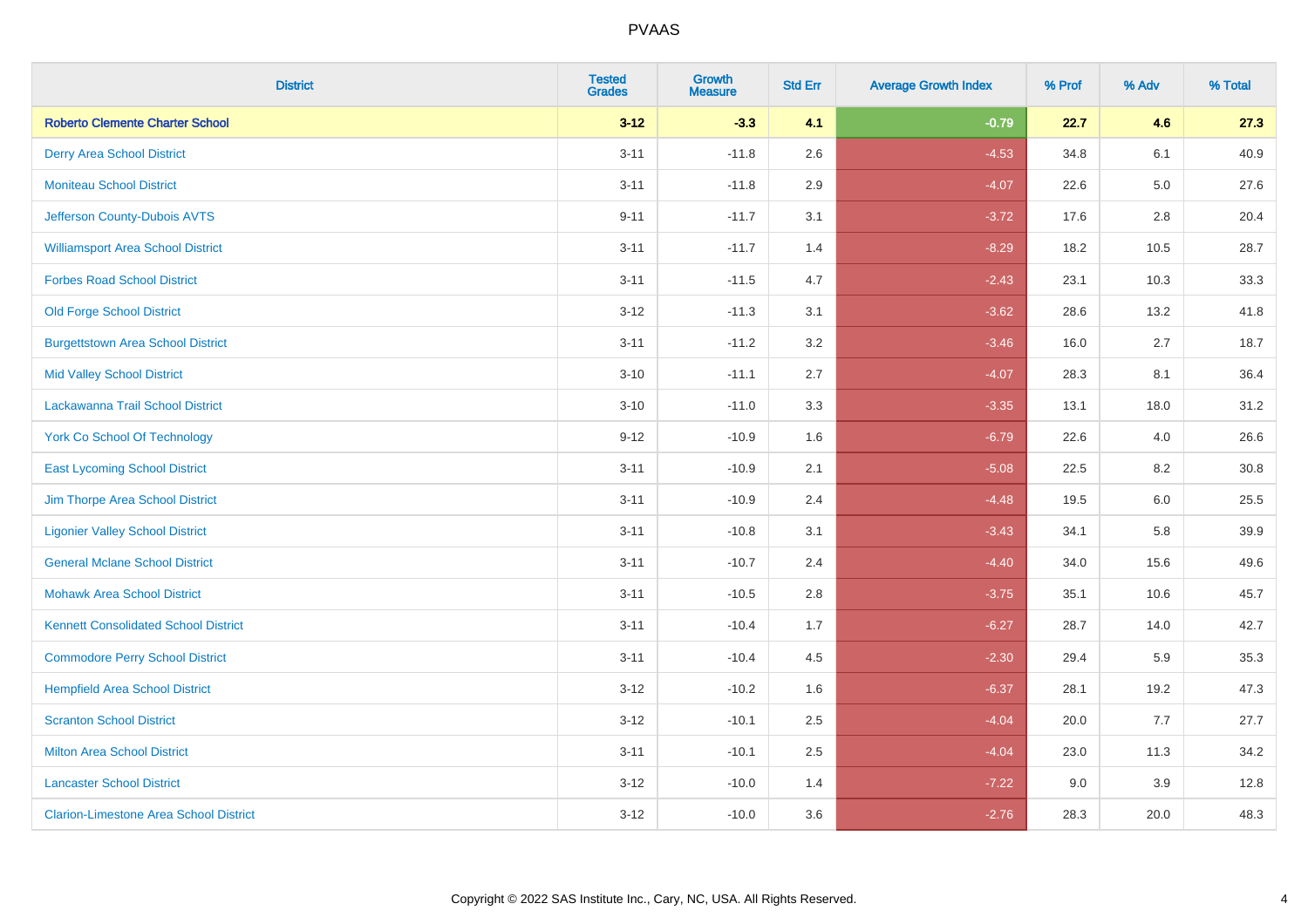| <b>District</b>                                | <b>Tested</b><br><b>Grades</b> | Growth<br><b>Measure</b> | <b>Std Err</b> | <b>Average Growth Index</b> | % Prof | % Adv | % Total |
|------------------------------------------------|--------------------------------|--------------------------|----------------|-----------------------------|--------|-------|---------|
| <b>Roberto Clemente Charter School</b>         | $3 - 12$                       | $-3.3$                   | 4.1            | $-0.79$                     | 22.7   | 4.6   | 27.3    |
| <b>Deer Lakes School District</b>              | $3 - 11$                       | $-10.0$                  | 2.5            | $-4.02$                     | 27.7   | 9.9   | 37.6    |
| <b>Lawrence County CTC</b>                     | $10 - 11$                      | $-9.8$                   | 3.7            | $-2.68$                     | 7.3    | 0.0   | 7.3     |
| <b>Big Spring School District</b>              | $3 - 11$                       | $-9.8$                   | 2.3            | $-4.32$                     | 23.6   | 12.9  | 36.5    |
| <b>West York Area School District</b>          | $3 - 12$                       | $-9.8$                   | 2.7            | $-3.57$                     | 21.9   | 10.9  | 32.8    |
| <b>Mastery Charter School - Gratz Campus</b>   | $7 - 10$                       | $-9.5$                   | 4.6            | $-2.09$                     | 0.0    | 3.4   | 3.4     |
| Jamestown Area School District                 | $3 - 11$                       | $-9.5$                   | 4.1            | $-2.33$                     | 41.5   | 4.9   | 46.3    |
| <b>Antietam School District</b>                | $3 - 10$                       | $-9.5$                   | 3.7            | $-2.57$                     | 20.9   | 1.5   | 22.4    |
| <b>Coatesville Area School District</b>        | $3 - 11$                       | $-9.5$                   | 1.6            | $-5.81$                     | 12.8   | 3.3   | 16.2    |
| <b>Plum Borough School District</b>            | $3 - 11$                       | $-9.4$                   | 2.4            | $-3.98$                     | 32.9   | 27.4  | 60.4    |
| Insight PA Cyber Charter School                | $3 - 11$                       | $-9.4$                   | 5.8            | $-1.62$                     | 25.6   | 4.6   | 30.2    |
| <b>Western Beaver County School District</b>   | $3 - 11$                       | $-9.3$                   | 4.2            | $-2.20$                     | 45.1   | 3.9   | 49.0    |
| <b>Carbon Career &amp; Technical Institute</b> | $9 - 11$                       | $-9.3$                   | 3.2            | $-2.92$                     | 19.6   | 2.2   | 21.7    |
| <b>Chartiers Valley School District</b>        | $3 - 11$                       | $-9.1$                   | 2.1            | $-4.23$                     | 20.7   | 17.4  | 38.0    |
| <b>South Park School District</b>              | $3 - 11$                       | $-8.8$                   | 2.5            | $-3.46$                     | 28.1   | 17.0  | 45.2    |
| <b>Grove City Area School District</b>         | $3 - 12$                       | $-8.8$                   | 2.3            | $-3.89$                     | 25.6   | 16.4  | 42.0    |
| <b>Trinity Area School District</b>            | $3 - 11$                       | $-8.7$                   | 1.8            | $-4.87$                     | 20.9   | 9.8   | 30.8    |
| <b>Union City Area School District</b>         | $3 - 12$                       | $-8.7$                   | 3.3            | $-2.59$                     | 29.7   | 10.9  | 40.6    |
| <b>Shanksville-Stonycreek School District</b>  | $3 - 10$                       | $-8.6$                   | 5.5            | $-1.55$                     | 17.6   | 23.5  | 41.2    |
| Southern Columbia Area School District         | $3 - 11$                       | $-8.5$                   | 3.0            | $-2.83$                     | 30.5   | 12.8  | 43.3    |
| <b>Interboro School District</b>               | $3 - 12$                       | $-8.4$                   | 2.0            | $-4.27$                     | 27.6   | 6.4   | 34.1    |
| <b>Montoursville Area School District</b>      | $3 - 12$                       | $-8.4$                   | 2.6            | $-3.17$                     | 38.8   | 18.2  | 57.0    |
| Salisbury-Elk Lick School District             | $3 - 11$                       | $-8.4$                   | 5.8            | $-1.45$                     | 33.3   | 5.6   | 38.9    |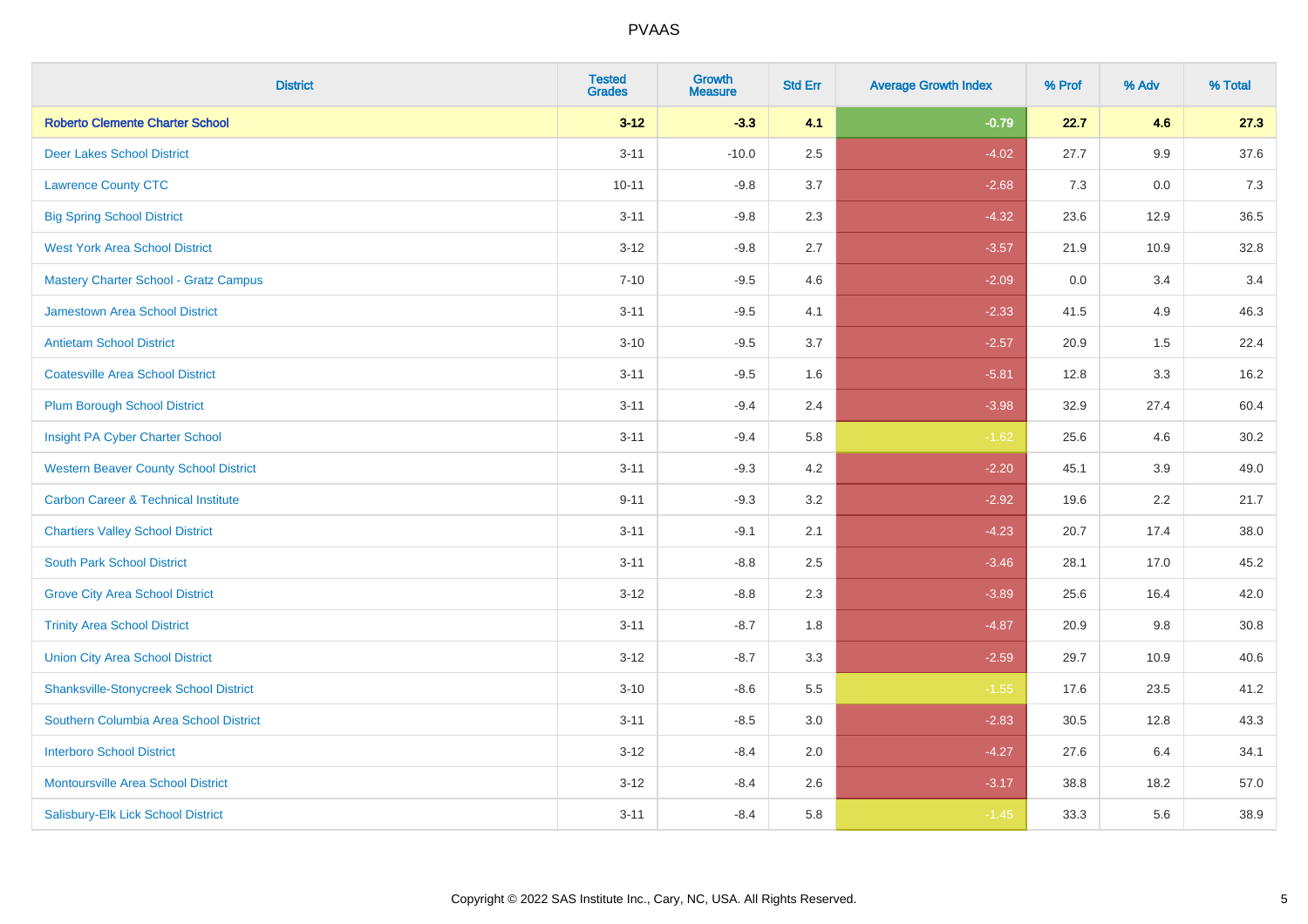| <b>District</b>                                  | <b>Tested</b><br><b>Grades</b> | <b>Growth</b><br><b>Measure</b> | <b>Std Err</b> | <b>Average Growth Index</b> | % Prof | % Adv   | % Total |
|--------------------------------------------------|--------------------------------|---------------------------------|----------------|-----------------------------|--------|---------|---------|
| <b>Roberto Clemente Charter School</b>           | $3 - 12$                       | $-3.3$                          | 4.1            | $-0.79$                     | 22.7   | 4.6     | 27.3    |
| <b>Shikellamy School District</b>                | $3 - 10$                       | $-8.3$                          | 2.4            | $-3.42$                     | 20.8   | 18.5    | 39.2    |
| <b>Achievement House Charter School</b>          | $7 - 11$                       | $-8.2$                          | 3.6            | $-2.28$                     | 16.7   | 2.8     | 19.4    |
| <b>Pittston Area School District</b>             | $3 - 11$                       | $-8.2$                          | 2.2            | $-3.75$                     | 26.7   | 14.8    | 41.5    |
| <b>West Greene School District</b>               | $3 - 11$                       | $-8.1$                          | 3.9            | $-2.08$                     | 31.0   | 11.9    | 42.9    |
| Boys Latin Of Philadelphia Charter School        | $6 - 12$                       | $-8.0$                          | 2.7            | $-3.02$                     | 1.4    | 0.0     | 1.4     |
| Jenkintown School District                       | $3 - 11$                       | $-7.9$                          | 4.1            | $-1.92$                     | 34.1   | 27.3    | 61.4    |
| <b>Mount Carmel Area School District</b>         | $3 - 11$                       | $-7.9$                          | 2.3            | $-3.38$                     | 18.2   | 4.4     | 22.6    |
| Philadelphia City School District                | $3 - 12$                       | $-7.8$                          | 0.6            | $-13.43$                    | 16.4   | 6.5     | 22.9    |
| <b>Somerset Area School District</b>             | $3 - 11$                       | $-7.6$                          | 2.4            | $-3.17$                     | 21.0   | 14.5    | 35.5    |
| Octorara Area School District                    | $3 - 11$                       | $-7.5$                          | 3.2            | $-2.35$                     | 26.1   | 17.0    | 43.2    |
| <b>Redbank Valley School District</b>            | $3 - 11$                       | $-7.5$                          | 3.1            | $-2.41$                     | 12.4   | 10.6    | 23.1    |
| <b>Blairsville-Saltsburg School District</b>     | $3 - 11$                       | $-7.5$                          | 2.8            | $-2.67$                     | 20.1   | $8.2\,$ | 28.3    |
| <b>Bristol Township School District</b>          | $3 - 11$                       | $-7.4$                          | 1.4            | $-5.32$                     | 13.8   | 4.6     | 18.4    |
| <b>West Middlesex Area School District</b>       | $3 - 10$                       | $-7.4$                          | 3.5            | $-2.11$                     | 32.0   | 9.6     | 41.6    |
| <b>Lincoln Leadership Academy Charter School</b> | $3 - 12$                       | $-7.4$                          | 3.7            | $-1.99$                     | 6.4    | 2.1     | 8.5     |
| Catasauqua Area School District                  | $3 - 12$                       | $-7.3$                          | 2.8            | $-2.58$                     | 27.1   | 11.2    | 38.3    |
| <b>Innovative Arts Academy Charter School</b>    | $6 - 11$                       | $-7.2$                          | 2.5            | $-2.83$                     | 2.0    | 0.0     | 2.0     |
| <b>Keystone Oaks School District</b>             | $3 - 11$                       | $-7.2$                          | 2.3            | $-3.14$                     | 30.0   | 11.1    | 41.0    |
| Karns City Area School District                  | $3 - 11$                       | $-7.2$                          | 2.6            | $-2.71$                     | 26.4   | 20.8    | 47.2    |
| Columbia-Montour AVTS                            | $9 - 10$                       | $-7.1$                          | 2.8            | $-2.52$                     | 19.5   | 3.2     | 22.7    |
| <b>Carmichaels Area School District</b>          | $3 - 10$                       | $-7.0$                          | 3.1            | $-2.30$                     | 17.8   | 9.6     | 27.4    |
| <b>Sto-Rox School District</b>                   | $3 - 10$                       | $-7.0$                          | 3.5            | $-1.99$                     | 3.2    | 0.0     | 3.2     |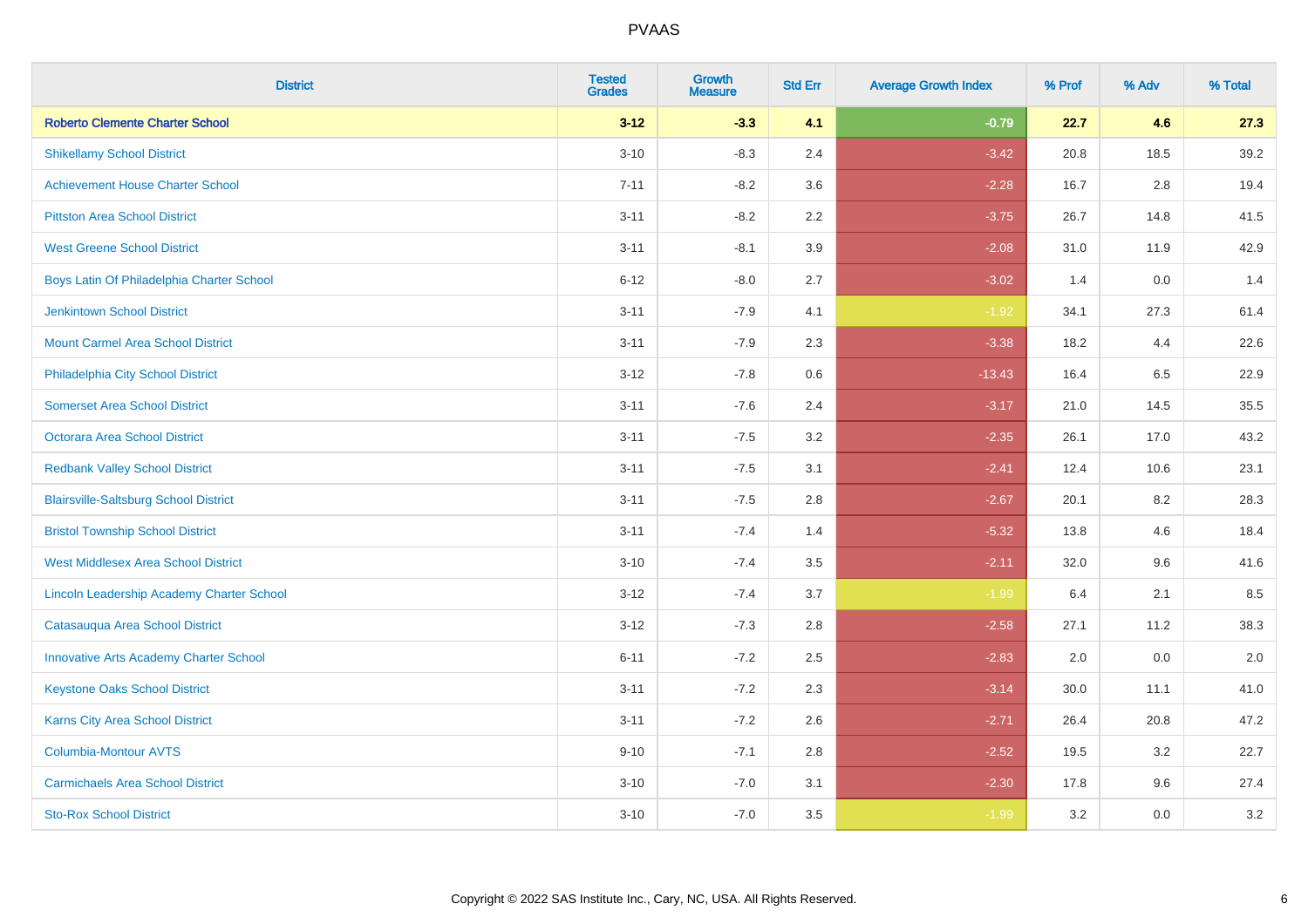| <b>District</b>                                        | <b>Tested</b><br><b>Grades</b> | Growth<br><b>Measure</b> | <b>Std Err</b> | <b>Average Growth Index</b> | % Prof | % Adv | % Total |
|--------------------------------------------------------|--------------------------------|--------------------------|----------------|-----------------------------|--------|-------|---------|
| <b>Roberto Clemente Charter School</b>                 | $3 - 12$                       | $-3.3$                   | 4.1            | $-0.79$                     | 22.7   | 4.6   | 27.3    |
| <b>Berwick Area School District</b>                    | $3 - 11$                       | $-6.9$                   | 2.4            | $-2.84$                     | 22.3   | 11.5  | 33.8    |
| <b>Richland School District</b>                        | $3 - 11$                       | $-6.9$                   | 2.6            | $-2.63$                     | 40.1   | 20.9  | 61.0    |
| <b>Greensburg Salem School District</b>                | $3 - 11$                       | $-6.9$                   | 2.2            | $-3.06$                     | 30.3   | 13.3  | 43.6    |
| <b>Corry Area School District</b>                      | $3 - 11$                       | $-6.8$                   | 2.3            | $-3.01$                     | 24.0   | 8.8   | 32.8    |
| <b>Greater Nanticoke Area School District</b>          | $3-12$                         | $-6.8$                   | 2.6            | $-2.58$                     | 15.2   | 8.9   | 24.1    |
| <b>Millersburg Area School District</b>                | $3 - 11$                       | $-6.6$                   | 3.4            | $-1.92$                     | 24.1   | 10.3  | 34.5    |
| <b>Sharon City School District</b>                     | $3 - 11$                       | $-6.5$                   | 2.3            | $-2.79$                     | 13.1   | 5.0   | 18.1    |
| <b>Keystone Education Center Charter School</b>        | $3-12$                         | $-6.5$                   | 5.1            | $-1.28$                     | 0.0    | 0.0   | 0.0     |
| <b>Union Area School District</b>                      | $3 - 11$                       | $-6.5$                   | 3.8            | $-1.70$                     | 30.6   | 12.2  | 42.9    |
| Perseus House Charter School Of Excellence             | $6 - 11$                       | $-6.4$                   | 2.6            | $-2.50$                     | 0.9    | 0.0   | 0.9     |
| <b>East Allegheny School District</b>                  | $3 - 11$                       | $-6.4$                   | 3.0            | $-2.11$                     | 21.0   | 7.4   | 28.4    |
| <b>Conemaugh Valley School District</b>                | $3 - 12$                       | $-6.3$                   | 4.1            | $-1.54$                     | 23.7   | 5.1   | 28.8    |
| <b>Wellsboro Area School District</b>                  | $3 - 11$                       | $-6.3$                   | 3.0            | $-2.08$                     | 24.4   | 13.4  | 37.8    |
| <b>Freedom Area School District</b>                    | $3 - 11$                       | $-6.3$                   | 3.1            | $-2.04$                     | 22.9   | 8.4   | 31.3    |
| <b>Riverside School District</b>                       | $3 - 11$                       | $-6.2$                   | 2.7            | $-2.33$                     | 20.8   | 17.0  | 37.7    |
| <b>Environmental Charter School At Frick Park</b>      | $3-9$                          | $-6.2$                   | 3.7            | $-1.67$                     | 25.9   | 3.4   | 29.3    |
| <b>Avonworth School District</b>                       | $3 - 10$                       | $-6.2$                   | 2.3            | $-2.68$                     | 35.9   | 14.1  | 50.0    |
| <b>Eastern York School District</b>                    | $3 - 11$                       | $-6.2$                   | 2.3            | $-2.70$                     | 27.8   | 18.5  | 46.4    |
| <b>Chester Charter Scholars Academy Charter School</b> | $3-12$                         | $-6.2$                   | 3.3            | $-1.88$                     | 2.2    | 0.0   | 2.2     |
| <b>Yough School District</b>                           | $3 - 10$                       | $-6.2$                   | 2.7            | $-2.27$                     | 28.9   | 8.8   | 37.7    |
| <b>Cambria Heights School District</b>                 | $3 - 10$                       | $-6.2$                   | 2.9            | $-2.11$                     | 25.0   | 13.0  | 38.0    |
| <b>Ridgway Area School District</b>                    | $3 - 11$                       | $-6.1$                   | 4.0            | $-1.53$                     | 42.2   | 15.6  | 57.8    |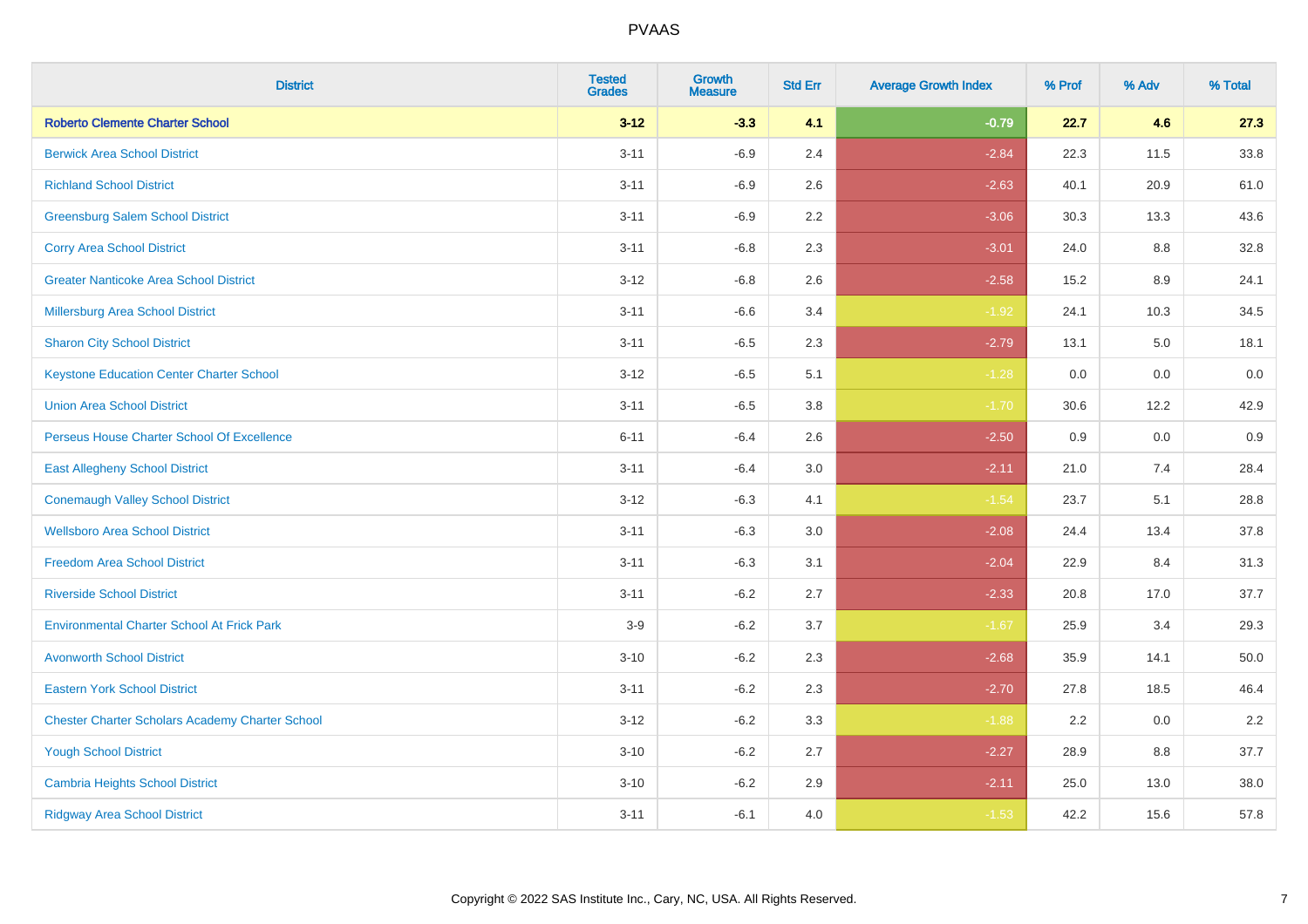| <b>District</b>                                 | <b>Tested</b><br><b>Grades</b> | <b>Growth</b><br><b>Measure</b> | <b>Std Err</b> | <b>Average Growth Index</b> | % Prof | % Adv   | % Total |
|-------------------------------------------------|--------------------------------|---------------------------------|----------------|-----------------------------|--------|---------|---------|
| <b>Roberto Clemente Charter School</b>          | $3 - 12$                       | $-3.3$                          | 4.1            | $-0.79$                     | 22.7   | 4.6     | 27.3    |
| <b>Montour School District</b>                  | $3 - 11$                       | $-6.1$                          | 2.1            | $-2.95$                     | 31.8   | 23.6    | 55.3    |
| <b>Elk Lake School District</b>                 | $3 - 11$                       | $-6.1$                          | 2.9            | $-2.12$                     | 26.3   | 11.6    | 37.9    |
| Mifflinburg Area School District                | $3 - 11$                       | $-6.0$                          | 2.1            | $-2.87$                     | 32.7   | 13.3    | 46.0    |
| <b>Gettysburg Area School District</b>          | $3 - 11$                       | $-6.0$                          | 2.0            | $-3.02$                     | 28.8   | 19.6    | 48.5    |
| <b>Westinghouse Arts Academy Charter School</b> | $9 - 10$                       | $-6.0$                          | 3.3            | $-1.81$                     | 20.2   | $8.9\,$ | 29.1    |
| Southern Huntingdon County School District      | $3 - 11$                       | $-5.9$                          | 3.4            | $-1.76$                     | 32.8   | 4.9     | 37.7    |
| Lehigh Valley Academy Regional Charter School   | $3 - 11$                       | $-5.9$                          | 3.0            | $-1.98$                     | 20.0   | 7.7     | 27.7    |
| <b>Susquenita School District</b>               | $3 - 11$                       | $-5.9$                          | 2.6            | $-2.28$                     | 30.6   | 13.9    | 44.4    |
| <b>Bristol Borough School District</b>          | $3 - 12$                       | $-5.9$                          | 2.9            | $-2.00$                     | 27.8   | 3.3     | 31.1    |
| New Kensington-Arnold School District           | $3 - 11$                       | $-5.8$                          | 3.2            | $-1.80$                     | 10.8   | 1.2     | 12.0    |
| <b>Montgomery Area School District</b>          | $3 - 11$                       | $-5.8$                          | 3.2            | $-1.83$                     | 25.0   | 11.5    | 36.5    |
| <b>Weatherly Area School District</b>           | $3 - 11$                       | $-5.8$                          | 4.0            | $-1.44$                     | 32.1   | 8.9     | 41.1    |
| <b>Rochester Area School District</b>           | $3 - 11$                       | $-5.7$                          | 3.9            | $-1.45$                     | 14.9   | 2.1     | 17.0    |
| <b>Selinsgrove Area School District</b>         | $3 - 12$                       | $-5.7$                          | 2.1            | $-2.74$                     | 25.4   | 13.9    | 39.2    |
| <b>Harmony Area School District</b>             | $3 - 10$                       | $-5.7$                          | 5.0            | $-1.13$                     | 33.3   | $0.0\,$ | 33.3    |
| Mechanicsburg Area School District              | $3 - 11$                       | $-5.7$                          | 1.6            | $-3.48$                     | 35.1   | 16.0    | 51.2    |
| Renaissance Academy Charter School              | $3 - 11$                       | $-5.6$                          | 3.1            | $-1.79$                     | 28.4   | 18.5    | 46.9    |
| <b>City CHS</b>                                 | $10 - 11$                      | $-5.6$                          | 2.4            | $-2.34$                     | 15.9   | 1.5     | 17.4    |
| <b>Millville Area School District</b>           | $3 - 12$                       | $-5.6$                          | 4.4            | $-1.26$                     | 31.4   | 11.4    | 42.9    |
| <b>Chambersburg Area School District</b>        | $3 - 11$                       | $-5.6$                          | 1.3            | $-4.42$                     | 24.2   | 15.2    | 39.4    |
| <b>Wyoming Valley West School District</b>      | $3 - 11$                       | $-5.5$                          | 2.3            | $-2.38$                     | 22.2   | 9.2     | 31.4    |
| <b>Elizabeth Forward School District</b>        | $3 - 11$                       | $-5.5$                          | 2.5            | $-2.25$                     | 32.2   | 12.8    | 45.0    |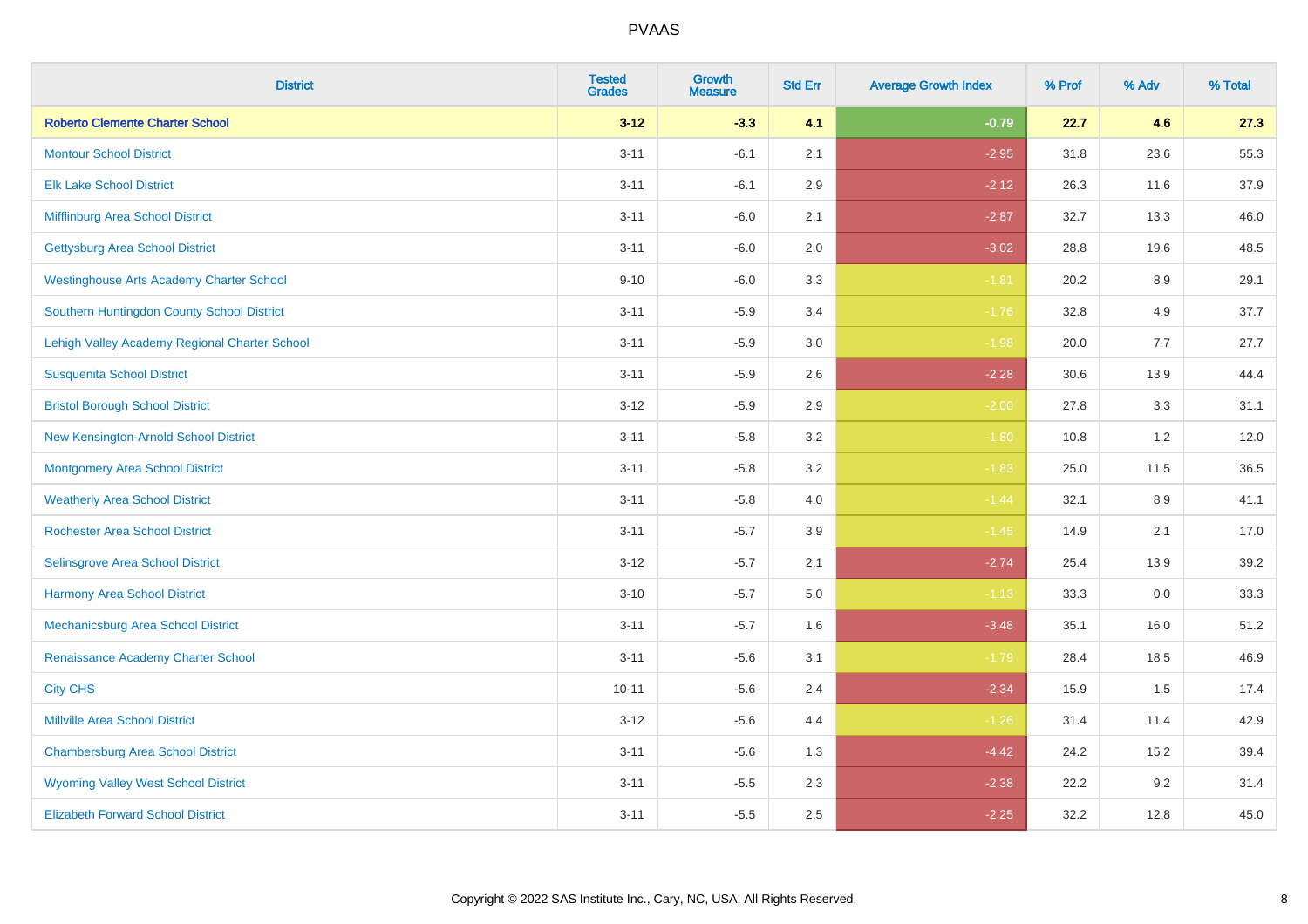| <b>District</b>                                                       | <b>Tested</b><br><b>Grades</b> | Growth<br><b>Measure</b> | <b>Std Err</b> | <b>Average Growth Index</b> | % Prof | % Adv | % Total |
|-----------------------------------------------------------------------|--------------------------------|--------------------------|----------------|-----------------------------|--------|-------|---------|
| <b>Roberto Clemente Charter School</b>                                | $3 - 12$                       | $-3.3$                   | 4.1            | $-0.79$                     | 22.7   | 4.6   | 27.3    |
| <b>Wyoming Area School District</b>                                   | $3 - 10$                       | $-5.5$                   | 2.5            | $-2.21$                     | 32.0   | 9.6   | 41.6    |
| <b>Baldwin-Whitehall School District</b>                              | $3 - 11$                       | $-5.5$                   | 1.9            | $-2.93$                     | 32.0   | 14.7  | 46.7    |
| <b>Riverside Beaver County School District</b>                        | $3 - 11$                       | $-5.5$                   | 2.7            | $-2.03$                     | 35.8   | 23.2  | 59.0    |
| <b>Cornell School District</b>                                        | $3 - 11$                       | $-5.5$                   | 4.6            | $-1.20$                     | 11.3   | 3.2   | 14.5    |
| <b>Pottsgrove School District</b>                                     | $3 - 11$                       | $-5.5$                   | 2.0            | $-2.78$                     | 28.6   | 10.3  | 38.8    |
| <b>Mount Pleasant Area School District</b>                            | $3 - 11$                       | $-5.4$                   | 2.3            | $-2.37$                     | 33.3   | 8.7   | 42.0    |
| <b>North East School District</b>                                     | $3 - 11$                       | $-5.3$                   | 2.7            | $-1.97$                     | 31.7   | 24.8  | 56.4    |
| <b>Wissahickon School District</b>                                    | $3 - 10$                       | $-5.3$                   | 1.7            | $-3.14$                     | 27.5   | 29.0  | 56.6    |
| <b>Steelton-Highspire School District</b>                             | $3 - 11$                       | $-5.3$                   | 3.2            | $-1.65$                     | 13.9   | 0.0   | 13.9    |
| <b>Connellsville Area School District</b>                             | $3 - 11$                       | $-5.3$                   | 2.0            | $-2.67$                     | 24.2   | 5.0   | 29.1    |
| Schuylkill Haven Area School District                                 | $3 - 11$                       | $-5.3$                   | 2.7            | $-1.96$                     | 22.2   | 11.6  | 33.8    |
| <b>Central Dauphin School District</b>                                | $3 - 11$                       | $-5.2$                   | 1.2            | $-4.24$                     | 29.3   | 8.7   | 38.0    |
| <b>Carlisle Area School District</b>                                  | $3 - 11$                       | $-5.2$                   | 1.7            | $-2.99$                     | 28.0   | 19.3  | 47.3    |
| <b>Moshannon Valley School District</b>                               | $3 - 10$                       | $-5.1$                   | 4.6            | $-1.12$                     | 25.0   | 12.5  | 37.5    |
| <b>Southern Fulton School District</b>                                | $3 - 11$                       | $-5.1$                   | 4.0            | $-1.29$                     | 21.7   | 13.0  | 34.8    |
| Preparatory Charter School Of Mathematics, Science, Tech, And Careers | $9 - 10$                       | $-5.1$                   | 2.5            | $-2.03$                     | 6.3    | 1.4   | 7.7     |
| <b>Propel Charter School-Homestead</b>                                | $3 - 11$                       | $-5.0$                   | 3.9            | $-1.27$                     | 7.3    | 0.0   | 7.3     |
| <b>Northeast Bradford School District</b>                             | $3 - 10$                       | $-5.0$                   | 3.7            | $-1.35$                     | 30.6   | 4.8   | 35.5    |
| <b>Canon-Mcmillan School District</b>                                 | $3 - 11$                       | $-5.0$                   | 1.5            | $-3.25$                     | 30.8   | 28.5  | 59.3    |
| <b>Titusville Area School District</b>                                | $3 - 11$                       | $-5.0$                   | 2.5            | $-1.98$                     | 26.5   | 6.8   | 33.3    |
| <b>Cameron County School District</b>                                 | $3-12$                         | $-5.0$                   | 4.4            | $-1.12$                     | 34.9   | 4.8   | 39.7    |
| <b>Pottsville Area School District</b>                                | $3 - 12$                       | $-4.9$                   | 2.1            | $-2.36$                     | 21.8   | 7.9   | 29.6    |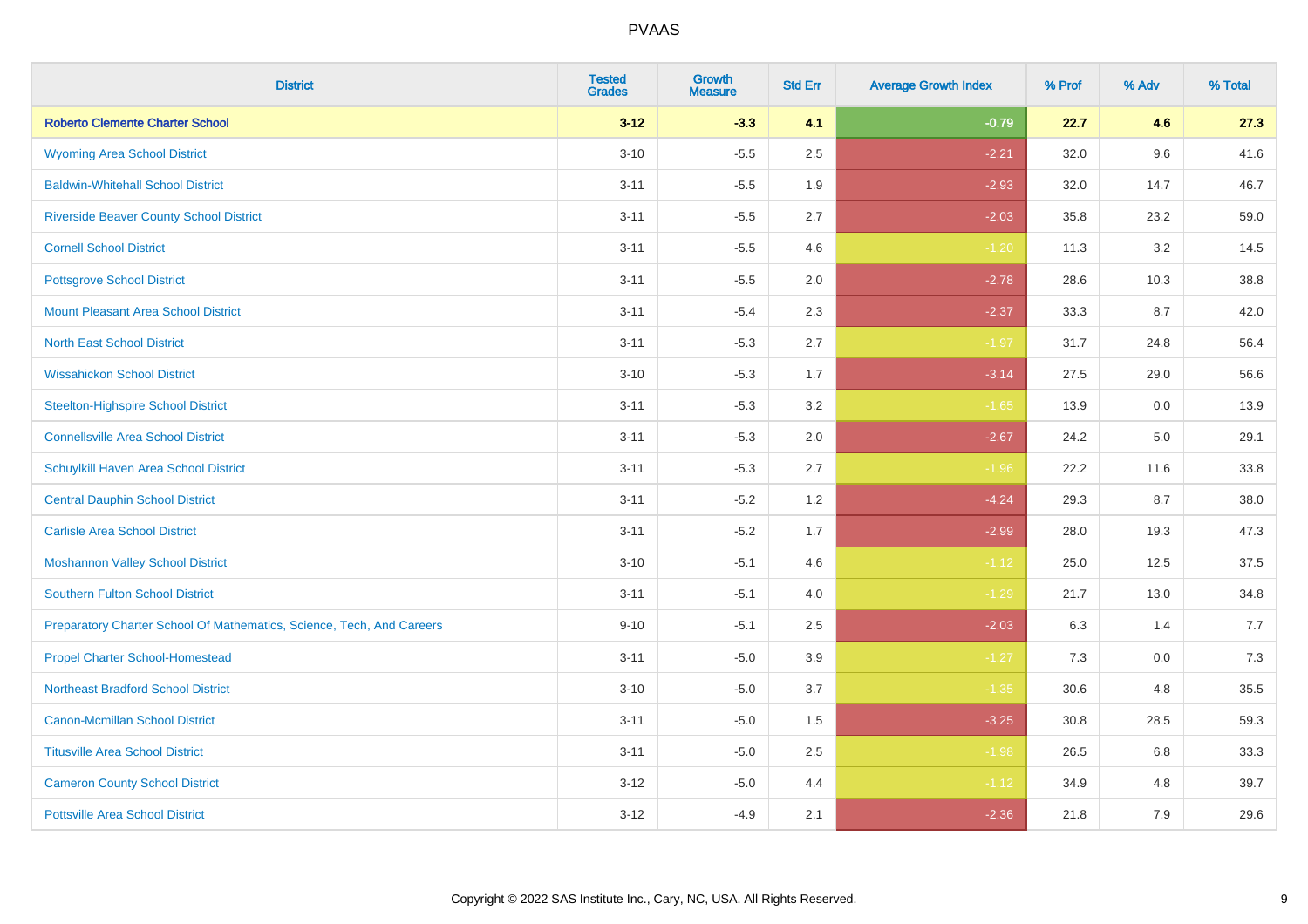| <b>District</b>                              | <b>Tested</b><br><b>Grades</b> | <b>Growth</b><br><b>Measure</b> | <b>Std Err</b> | <b>Average Growth Index</b> | % Prof | % Adv | % Total |
|----------------------------------------------|--------------------------------|---------------------------------|----------------|-----------------------------|--------|-------|---------|
| <b>Roberto Clemente Charter School</b>       | $3 - 12$                       | $-3.3$                          | 4.1            | $-0.79$                     | 22.7   | 4.6   | 27.3    |
| East Stroudsburg Area School District        | $3 - 11$                       | $-4.9$                          | 1.4            | $-3.38$                     | 22.7   | 12.5  | 35.2    |
| North Schuylkill School District             | $3 - 11$                       | $-4.7$                          | 2.2            | $-2.16$                     | 20.2   | 11.7  | 31.9    |
| <b>Troy Area School District</b>             | $3 - 10$                       | $-4.7$                          | 3.2            | $-1.46$                     | 22.8   | 16.5  | 39.2    |
| <b>Shenandoah Valley School District</b>     | $3 - 11$                       | $-4.5$                          | 3.5            | $-1.29$                     | 14.3   | 0.0   | 14.3    |
| <b>Susquehanna Community School District</b> | $3 - 11$                       | $-4.5$                          | 3.8            | $-1.19$                     | 31.9   | 8.8   | 40.7    |
| Penn Cambria School District                 | $3 - 11$                       | $-4.5$                          | 2.4            | $-1.86$                     | 27.3   | 15.8  | 43.2    |
| <b>Erie City School District</b>             | $3 - 12$                       | $-4.5$                          | 1.4            | $-3.09$                     | 13.4   | 6.7   | 20.1    |
| <b>Bethlehem Area School District</b>        | $3 - 11$                       | $-4.5$                          | 1.1            | $-3.91$                     | 20.4   | 11.3  | 31.7    |
| <b>Bethel Park School District</b>           | $3 - 11$                       | $-4.4$                          | 1.7            | $-2.62$                     | 40.1   | 27.3  | 67.4    |
| <b>Governor Mifflin School District</b>      | $3 - 11$                       | $-4.4$                          | 1.6            | $-2.69$                     | 30.3   | 7.7   | 38.0    |
| Pocono Mountain School District              | $3 - 12$                       | $-4.3$                          | 1.8            | $-2.43$                     | 35.5   | 17.1  | 52.6    |
| <b>Quakertown Community School District</b>  | $3 - 12$                       | $-4.3$                          | $1.5$          | $-2.79$                     | 33.8   | 20.1  | 53.8    |
| <b>Charleroi School District</b>             | $3 - 11$                       | $-4.3$                          | 2.7            | $-1.55$                     | 22.2   | 15.9  | 38.1    |
| <b>Woodland Hills School District</b>        | $3 - 12$                       | $-4.2$                          | 2.5            | $-1.66$                     | 10.1   | 1.4   | 11.5    |
| Urban Pathways 6-12 Charter School           | $6 - 11$                       | $-4.1$                          | 5.7            | $-0.72$                     | 0.0    | 0.0   | $0.0\,$ |
| Southern Lehigh School District              | $3 - 11$                       | $-4.1$                          | 2.1            | $-1.94$                     | 39.3   | 28.0  | 67.2    |
| <b>Kiski Area School District</b>            | $3 - 11$                       | $-4.0$                          | 2.0            | $-1.99$                     | 23.1   | 18.2  | 41.3    |
| <b>Towanda Area School District</b>          | $3 - 11$                       | $-4.0$                          | 2.6            | $-1.52$                     | 24.8   | 9.9   | 34.8    |
| <b>Valley Grove School District</b>          | $3 - 10$                       | $-4.0$                          | 5.5            | $-0.72$                     | 68.4   | 15.8  | 84.2    |
| <b>Springfield Township School District</b>  | $3 - 11$                       | $-3.9$                          | 3.1            | $-1.27$                     | 37.2   | 30.8  | 68.1    |
| <b>Monessen City School District</b>         | $3 - 10$                       | $-3.9$                          | 5.6            | $-0.69$                     | 21.0   | 10.5  | 31.6    |
| <b>Dauphin County Technical School</b>       | $9 - 11$                       | $-3.9$                          | 2.3            | $-1.67$                     | 18.3   | 11.1  | 29.3    |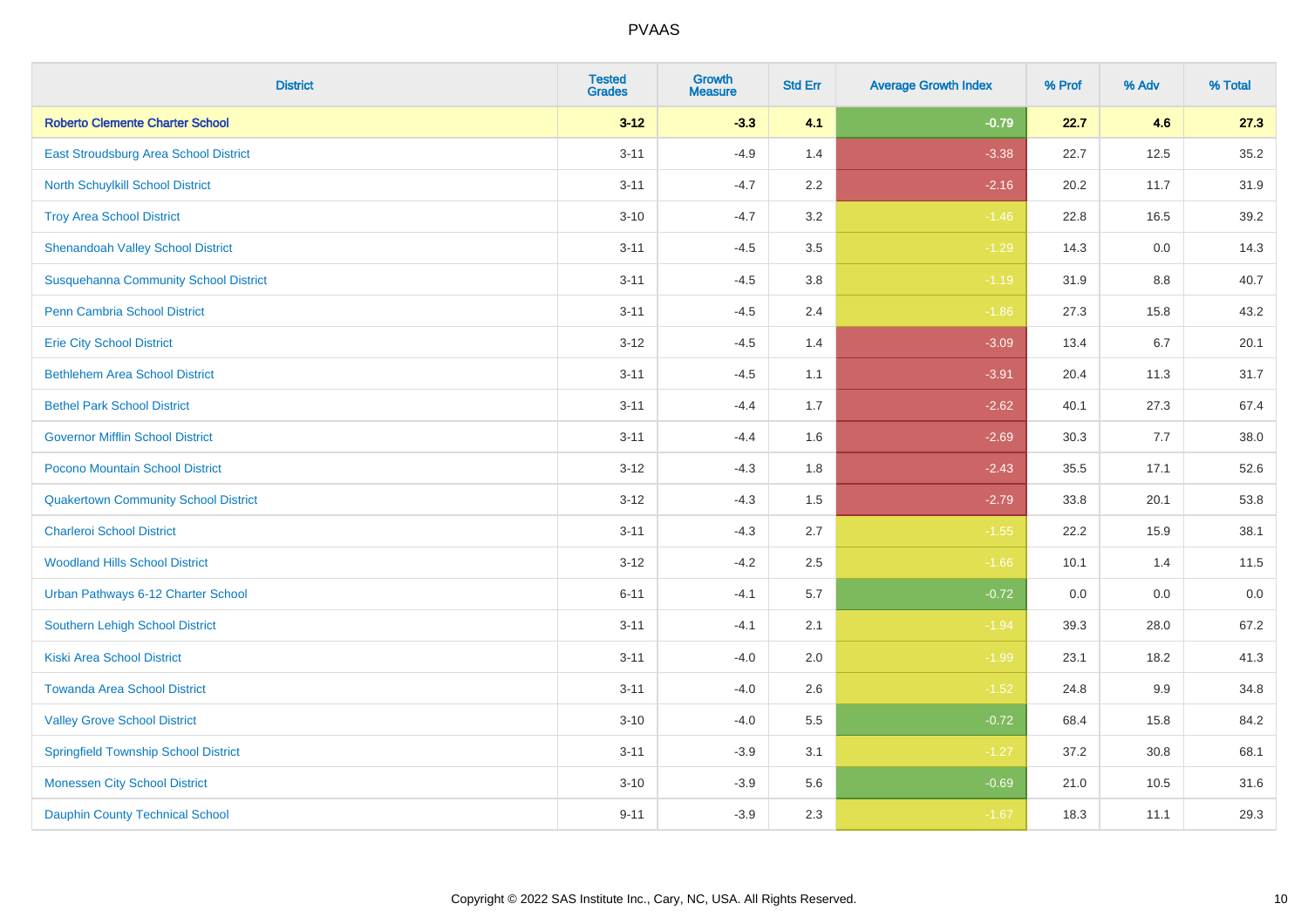| <b>District</b>                                         | <b>Tested</b><br><b>Grades</b> | <b>Growth</b><br><b>Measure</b> | <b>Std Err</b> | <b>Average Growth Index</b> | % Prof | % Adv   | % Total |
|---------------------------------------------------------|--------------------------------|---------------------------------|----------------|-----------------------------|--------|---------|---------|
| <b>Roberto Clemente Charter School</b>                  | $3 - 12$                       | $-3.3$                          | 4.1            | $-0.79$                     | 22.7   | 4.6     | 27.3    |
| <b>Slippery Rock Area School District</b>               | $3 - 11$                       | $-3.8$                          | 2.5            | $-1.56$                     | 30.8   | 21.9    | 52.7    |
| <b>Universal Audenried Charter School</b>               | $9 - 11$                       | $-3.8$                          | 2.5            | $-1.53$                     | 3.0    | 0.5     | 3.5     |
| <b>Laurel Highlands School District</b>                 | $3 - 11$                       | $-3.8$                          | 2.3            | $-1.63$                     | 20.9   | 14.6    | 35.4    |
| <b>Franklin Area School District</b>                    | $3 - 11$                       | $-3.7$                          | 2.6            | $-1.43$                     | 30.5   | 5.9     | 36.4    |
| <b>Parkland School District</b>                         | $3 - 11$                       | $-3.7$                          | 1.2            | $-3.17$                     | 31.4   | 30.6    | 62.0    |
| <b>Chester-Upland School District</b>                   | $3 - 11$                       | $-3.6$                          | 2.6            | $-1.38$                     | 1.6    | $0.0\,$ | 1.6     |
| <b>Sugar Valley Rural Charter School</b>                | $3 - 11$                       | $-3.6$                          | 3.7            | $-0.98$                     | 10.3   | 0.0     | 10.3    |
| <b>Owen J Roberts School District</b>                   | $3 - 11$                       | $-3.5$                          | 1.5            | $-2.27$                     | 36.8   | 24.4    | 61.2    |
| <b>Greater Johnstown School District</b>                | $3 - 11$                       | $-3.5$                          | 2.4            | $-1.45$                     | 10.3   | 1.3     | 11.5    |
| <b>Middletown Area School District</b>                  | $3 - 11$                       | $-3.4$                          | 2.4            | $-1.44$                     | 34.3   | 15.2    | 49.4    |
| <b>Propel Charter School-Montour</b>                    | $3 - 10$                       | $-3.4$                          | 3.6            | $-0.93$                     | 7.7    | 0.0     | 7.7     |
| <b>Mahanoy Area School District</b>                     | $3 - 10$                       | $-3.4$                          | 3.1            | $-1.07$                     | 21.4   | 8.6     | 30.0    |
| <b>Crestwood School District</b>                        | $3 - 11$                       | $-3.4$                          | 2.2            | $-1.52$                     | 33.1   | 21.7    | 54.9    |
| Center For Student Learning Charter School At Pennsbury | $6 - 12$                       | $-3.3$                          | 6.0            | $-0.55$                     | 23.1   | 0.0     | 23.1    |
| <b>Roberto Clemente Charter School</b>                  | $3 - 12$                       | $-3.3$                          | 4.1            | $-0.79$                     | 22.7   | 4.6     | 27.3    |
| <b>Pleasant Valley School District</b>                  | $3 - 11$                       | $-3.3$                          | 1.8            | $-1.80$                     | 28.5   | 10.4    | 39.0    |
| <b>Twin Valley School District</b>                      | $3 - 12$                       | $-3.2$                          | 1.9            | $-1.68$                     | 38.8   | 19.8    | 58.6    |
| <b>Northwest Area School District</b>                   | $3 - 10$                       | $-3.2$                          | 3.3            | $-0.97$                     | 30.4   | 13.0    | 43.5    |
| <b>Susq-Cyber Charter School</b>                        | $9 - 11$                       | $-3.2$                          | 5.8            | $-0.54$                     | 23.8   | 4.8     | 28.6    |
| <b>Oxford Area School District</b>                      | $3 - 11$                       | $-3.1$                          | 1.8            | $-1.77$                     | 27.5   | 14.5    | 42.0    |
| <b>Reynolds School District</b>                         | $3 - 10$                       | $-3.0$                          | 3.5            | $-0.87$                     | 27.3   | 9.1     | 36.4    |
| <b>KIPP Dubois Charter School</b>                       | $9 - 10$                       | $-3.0$                          | 3.1            | $-0.95$                     | 10.0   | 0.0     | 10.0    |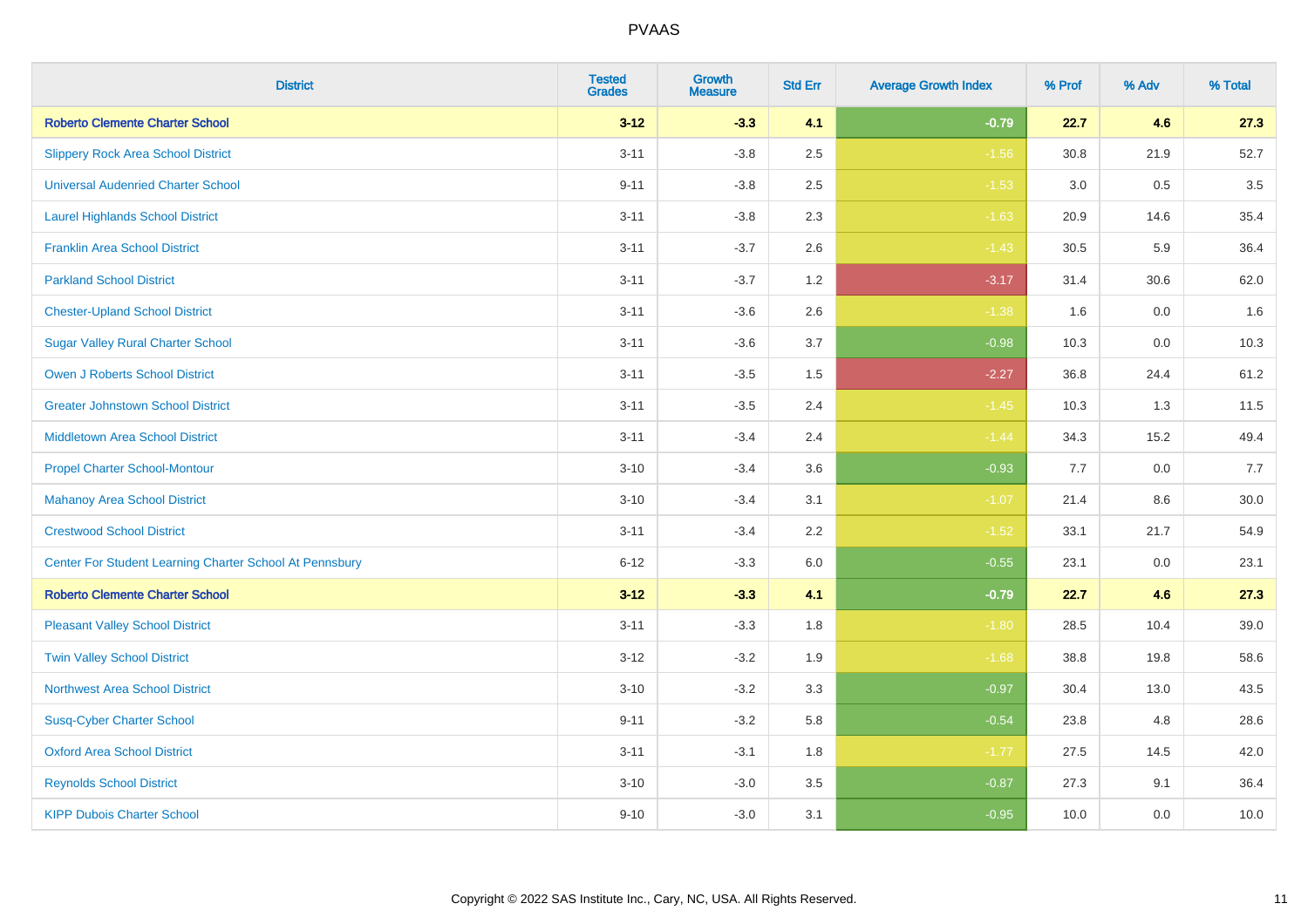| <b>District</b>                             | <b>Tested</b><br><b>Grades</b> | <b>Growth</b><br><b>Measure</b> | <b>Std Err</b> | <b>Average Growth Index</b> | % Prof | % Adv | % Total |
|---------------------------------------------|--------------------------------|---------------------------------|----------------|-----------------------------|--------|-------|---------|
| <b>Roberto Clemente Charter School</b>      | $3 - 12$                       | $-3.3$                          | 4.1            | $-0.79$                     | 22.7   | 4.6   | 27.3    |
| <b>Northgate School District</b>            | $3 - 11$                       | $-3.0$                          | 3.4            | $-0.85$                     | 35.6   | 6.8   | 42.4    |
| <b>Beaver Area School District</b>          | $3 - 10$                       | $-3.0$                          | 2.5            | $-1.16$                     | 25.8   | 27.8  | 53.6    |
| <b>Minersville Area School District</b>     | $3 - 11$                       | $-2.9$                          | 3.4            | $-0.86$                     | 27.4   | 9.7   | 37.1    |
| <b>Boyertown Area School District</b>       | $3 - 11$                       | $-2.9$                          | 1.4            | $-2.06$                     | 30.8   | 22.6  | 53.4    |
| <b>Bucks County Technical High School</b>   | $9 - 10$                       | $-2.9$                          | 2.2            | $-1.29$                     | 27.7   | 10.4  | 38.2    |
| <b>Rose Tree Media School District</b>      | $3 - 10$                       | $-2.8$                          | 2.1            | $-1.33$                     | 35.2   | 29.6  | 64.8    |
| <b>Carbondale Area School District</b>      | $3 - 10$                       | $-2.8$                          | 3.2            | $-0.87$                     | 27.5   | 2.9   | 30.4    |
| <b>Uniontown Area School District</b>       | $3 - 11$                       | $-2.8$                          | 3.1            | $-0.91$                     | 31.7   | 7.3   | 39.0    |
| <b>Dubois Area School District</b>          | $3 - 11$                       | $-2.8$                          | 2.0            | $-1.37$                     | 35.5   | 19.0  | 54.6    |
| <b>Tri-Valley School District</b>           | $3 - 10$                       | $-2.7$                          | 3.9            | $-0.69$                     | 31.0   | 9.5   | 40.5    |
| Hatboro-Horsham School District             | $3 - 11$                       | $-2.7$                          | 1.6            | $-1.65$                     | 27.9   | 17.9  | 45.8    |
| Hollidaysburg Area School District          | $3 - 11$                       | $-2.7$                          | 1.6            | $-1.64$                     | 32.6   | 15.2  | 47.8    |
| <b>Shamokin Area School District</b>        | $3 - 11$                       | $-2.6$                          | 2.5            | $-1.06$                     | 19.6   | 9.8   | 29.3    |
| <b>Nazareth Area School District</b>        | $3 - 11$                       | $-2.5$                          | 1.7            | $-1.53$                     | 29.2   | 24.6  | 53.8    |
| <b>Mount Union Area School District</b>     | $3 - 10$                       | $-2.5$                          | 2.8            | $-0.89$                     | 19.8   | 5.8   | 25.6    |
| Northwestern Lehigh School District         | $3 - 11$                       | $-2.4$                          | 2.1            | $-1.14$                     | 41.7   | 17.9  | 59.5    |
| <b>Wyomissing Area School District</b>      | $3-12$                         | $-2.4$                          | 2.6            | $-0.92$                     | 25.6   | 28.1  | 53.7    |
| <b>Southeastern Greene School District</b>  | $3 - 10$                       | $-2.3$                          | 4.4            | $-0.53$                     | 29.0   | 9.7   | 38.7    |
| <b>York Academy Regional Charter School</b> | $3 - 11$                       | $-2.3$                          | 4.4            | $-0.52$                     | 23.5   | 2.0   | 25.5    |
| <b>Conneaut School District</b>             | $3 - 12$                       | $-2.3$                          | 2.6            | $-0.91$                     | 27.4   | 9.7   | 37.1    |
| Mastery Charter School - Shoemaker Campus   | $7 - 10$                       | $-2.3$                          | 2.8            | $-0.81$                     | 10.1   | 3.7   | 13.8    |
| Northern Bedford County School District     | $3 - 11$                       | $-2.3$                          | 3.3            | $-0.69$                     | 26.2   | 16.9  | 43.1    |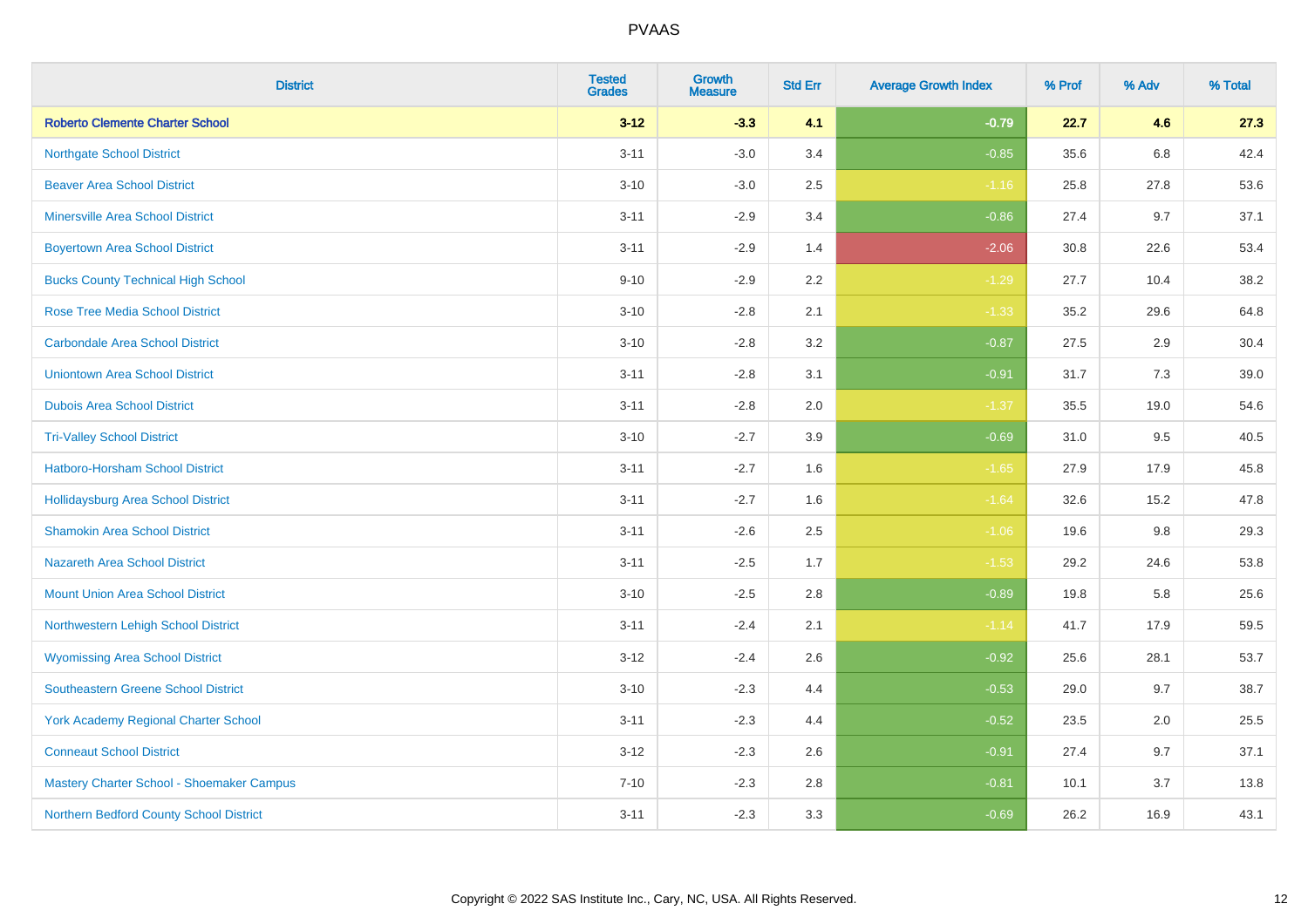| <b>District</b>                                   | <b>Tested</b><br><b>Grades</b> | <b>Growth</b><br><b>Measure</b> | <b>Std Err</b> | <b>Average Growth Index</b> | % Prof | % Adv   | % Total |
|---------------------------------------------------|--------------------------------|---------------------------------|----------------|-----------------------------|--------|---------|---------|
| <b>Roberto Clemente Charter School</b>            | $3 - 12$                       | $-3.3$                          | 4.1            | $-0.79$                     | 22.7   | 4.6     | 27.3    |
| <b>West Chester Area School District</b>          | $3 - 11$                       | $-2.1$                          | 1.2            | $-1.83$                     | 36.4   | 23.2    | 59.6    |
| <b>New Brighton Area School District</b>          | $3 - 11$                       | $-2.1$                          | 3.2            | $-0.65$                     | 31.5   | 11.1    | 42.6    |
| Propel Charter School - Braddock Hills            | $3 - 11$                       | $-2.1$                          | 3.3            | $-0.63$                     | 4.8    | 3.2     | 8.1     |
| <b>Shaler Area School District</b>                | $3 - 11$                       | $-2.1$                          | 1.8            | $-1.18$                     | 32.0   | 13.0    | 45.0    |
| <b>Carlynton School District</b>                  | $3 - 11$                       | $-2.0$                          | 3.2            | $-0.62$                     | 27.9   | 5.2     | 33.1    |
| Penns Manor Area School District                  | $3 - 12$                       | $-1.9$                          | 3.5            | $-0.55$                     | 24.2   | 3.8     | 28.0    |
| <b>Allegheny Valley School District</b>           | $3 - 11$                       | $-1.9$                          | 3.9            | $-0.48$                     | 31.8   | 11.4    | 43.2    |
| <b>Lakeview School District</b>                   | $3 - 11$                       | $-1.9$                          | 3.5            | $-0.53$                     | 41.5   | 12.3    | 53.8    |
| <b>Farrell Area School District</b>               | $3 - 11$                       | $-1.9$                          | 4.2            | $-0.44$                     | 9.3    | 11.6    | 20.9    |
| <b>Chichester School District</b>                 | $3 - 11$                       | $-1.8$                          | 4.2            | $-0.44$                     | 40.0   | 14.0    | 54.0    |
| <b>Bradford Area School District</b>              | $3 - 12$                       | $-1.8$                          | 2.3            | $-0.79$                     | 31.2   | 16.7    | 47.9    |
| <b>Forest Area School District</b>                | $3 - 11$                       | $-1.8$                          | 4.7            | $-0.37$                     | 18.9   | 15.1    | 34.0    |
| <b>Mastery Charter High School-Lenfest Campus</b> | $7 - 11$                       | $-1.8$                          | 5.8            | $-0.30$                     | 26.3   | 0.0     | 26.3    |
| <b>Albert Gallatin Area School District</b>       | $3 - 11$                       | $-1.7$                          | 2.3            | $-0.72$                     | 31.9   | 20.7    | 52.7    |
| <b>Clairton City School District</b>              | $3 - 11$                       | $-1.6$                          | 5.0            | $-0.32$                     | 3.8    | $0.5\,$ | 4.4     |
| <b>Burrell School District</b>                    | $3 - 11$                       | $-1.5$                          | 3.3            | $-0.44$                     | 27.8   | 17.7    | 45.6    |
| <b>Clearfield Area School District</b>            | $3 - 10$                       | $-1.3$                          | 3.7            | $-0.34$                     | 43.9   | 24.6    | 68.4    |
| <b>Highlands School District</b>                  | $3 - 11$                       | $-1.3$                          | 2.3            | $-0.55$                     | 32.6   | 10.5    | 43.0    |
| <b>Bangor Area School District</b>                | $3 - 12$                       | $-1.2$                          | 2.0            | $-0.60$                     | 25.8   | 12.7    | 38.5    |
| <b>Forest City Regional School District</b>       | $3 - 12$                       | $-1.2$                          | 3.6            | $-0.33$                     | 26.5   | 8.2     | 34.7    |
| <b>Lebanon School District</b>                    | $3 - 11$                       | $-1.2$                          | 1.9            | $-0.63$                     | 15.2   | 6.4     | 21.6    |
| <b>Claysburg-Kimmel School District</b>           | $3 - 11$                       | $-1.2$                          | 5.2            | $-0.22$                     | 5.0    | 0.0     | 5.0     |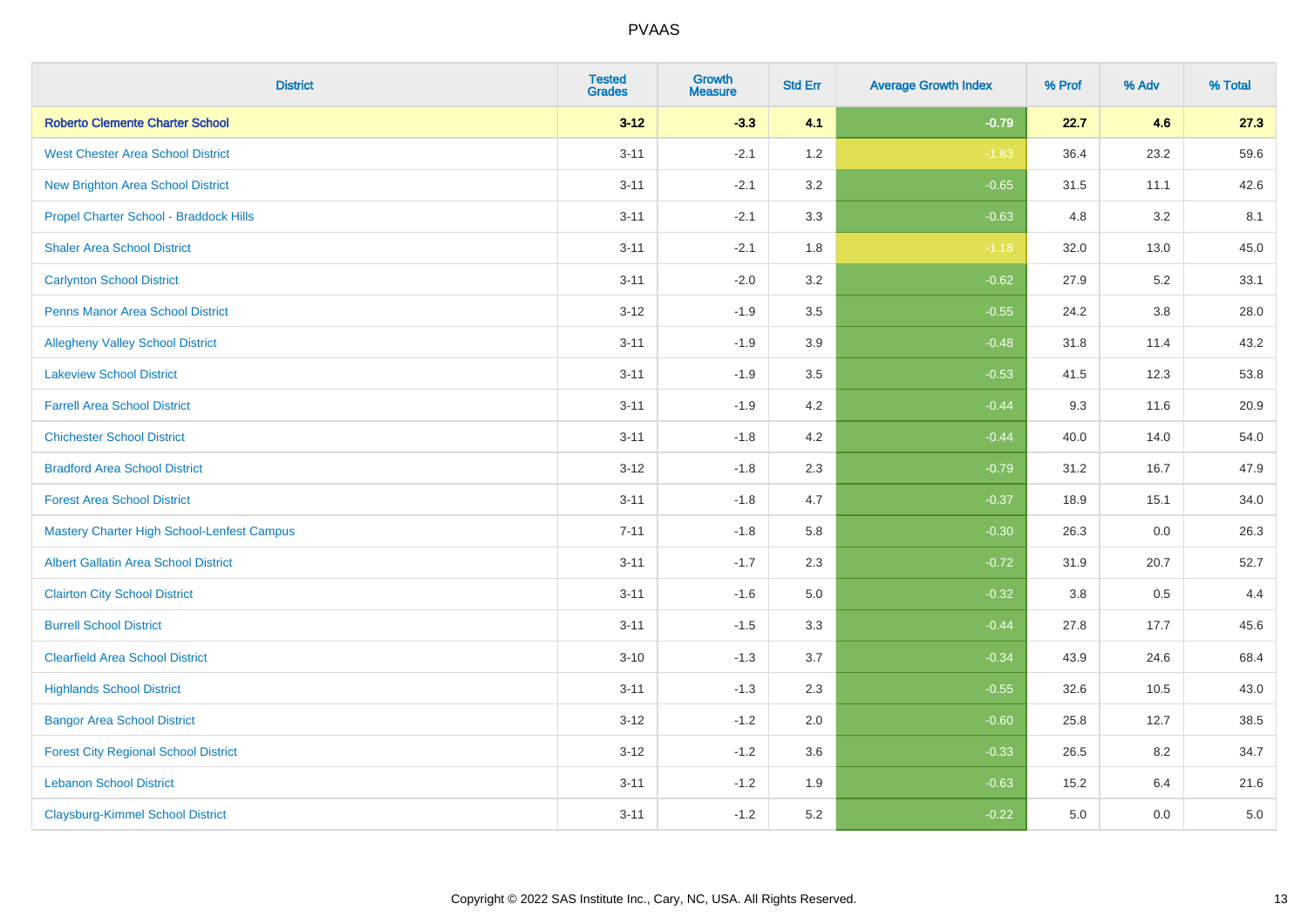| <b>District</b>                           | <b>Tested</b><br><b>Grades</b> | <b>Growth</b><br><b>Measure</b> | <b>Std Err</b> | <b>Average Growth Index</b> | % Prof | % Adv | % Total |
|-------------------------------------------|--------------------------------|---------------------------------|----------------|-----------------------------|--------|-------|---------|
| <b>Roberto Clemente Charter School</b>    | $3 - 12$                       | $-3.3$                          | 4.1            | $-0.79$                     | 22.7   | 4.6   | 27.3    |
| <b>Columbia Borough School District</b>   | $3 - 12$                       | $-1.1$                          | 3.6            | $-0.31$                     | 17.2   | 1.7   | 19.0    |
| <b>Ferndale Area School District</b>      | $3 - 10$                       | $-1.1$                          | 4.1            | $-0.27$                     | 21.0   | 7.9   | 29.0    |
| <b>Norwin School District</b>             | $3 - 11$                       | $-1.1$                          | 1.6            | $-0.70$                     | 37.7   | 27.6  | 65.2    |
| <b>Evergreen Community Charter School</b> | $6 - 11$                       | $-1.1$                          | 4.7            | $-0.23$                     | 34.6   | 26.9  | 61.5    |
| <b>Pine Grove Area School District</b>    | $3 - 11$                       | $-1.1$                          | 3.0            | $-0.36$                     | 29.5   | 14.3  | 43.8    |
| <b>Everett Area School District</b>       | $3 - 11$                       | $-1.1$                          | 3.1            | $-0.34$                     | 34.2   | 13.2  | 47.4    |
| <b>Schuylkill Valley School District</b>  | $3 - 11$                       | $-1.0$                          | 2.2            | $-0.47$                     | 29.8   | 20.2  | 50.0    |
| <b>Westmont Hilltop School District</b>   | $3 - 11$                       | $-1.0$                          | 2.8            | $-0.36$                     | 33.3   | 14.7  | 48.0    |
| South Eastern School District             | $3 - 11$                       | $-1.0$                          | 1.8            | $-0.55$                     | 36.4   | 17.1  | 53.5    |
| <b>Exeter Township School District</b>    | $3 - 11$                       | $-1.0$                          | 1.7            | $-0.58$                     | 27.2   | 15.6  | 42.8    |
| South Allegheny School District           | $3 - 11$                       | $-0.9$                          | 3.1            | $-0.30$                     | 23.8   | 2.5   | 26.2    |
| <b>Palmerton Area School District</b>     | $3 - 11$                       | $-0.9$                          | 2.7            | $-0.34$                     | 34.3   | 14.3  | 48.6    |
| <b>Blacklick Valley School District</b>   | $3 - 11$                       | $-0.9$                          | 3.9            | $-0.23$                     | 7.7    | 7.7   | 15.4    |
| <b>Cranberry Area School District</b>     | $3 - 12$                       | $-0.9$                          | 3.1            | $-0.29$                     | 25.5   | 9.7   | 35.2    |
| <b>MaST Community Charter School</b>      | $3 - 10$                       | $-0.9$                          | 2.5            | $-0.34$                     | 25.0   | 21.6  | 46.6    |
| Lehigh Career & Technical Institute       | $10 - 12$                      | $-0.7$                          | 6.3            | $-0.11$                     | 36.4   | 4.6   | 40.9    |
| Jeannette City School District            | $3 - 11$                       | $-0.7$                          | 3.4            | $-0.20$                     | 26.8   | 4.1   | 30.9    |
| <b>Fort Cherry School District</b>        | $3 - 10$                       | $-0.7$                          | 3.1            | $-0.21$                     | 30.6   | 14.1  | 44.7    |
| Northern Lebanon School District          | $3 - 11$                       | $-0.7$                          | 2.3            | $-0.29$                     | 18.8   | 6.8   | 25.6    |
| South Side Area School District           | $3 - 11$                       | $-0.6$                          | 3.1            | $-0.19$                     | 24.0   | 28.0  | 52.0    |
| <b>Fairfield Area School District</b>     | $3 - 11$                       | $-0.5$                          | 3.6            | $-0.13$                     | 43.9   | 6.1   | 50.0    |
| <b>Portage Area School District</b>       | $3 - 10$                       | $-0.5$                          | 3.3            | $-0.14$                     | 27.0   | 20.6  | 47.6    |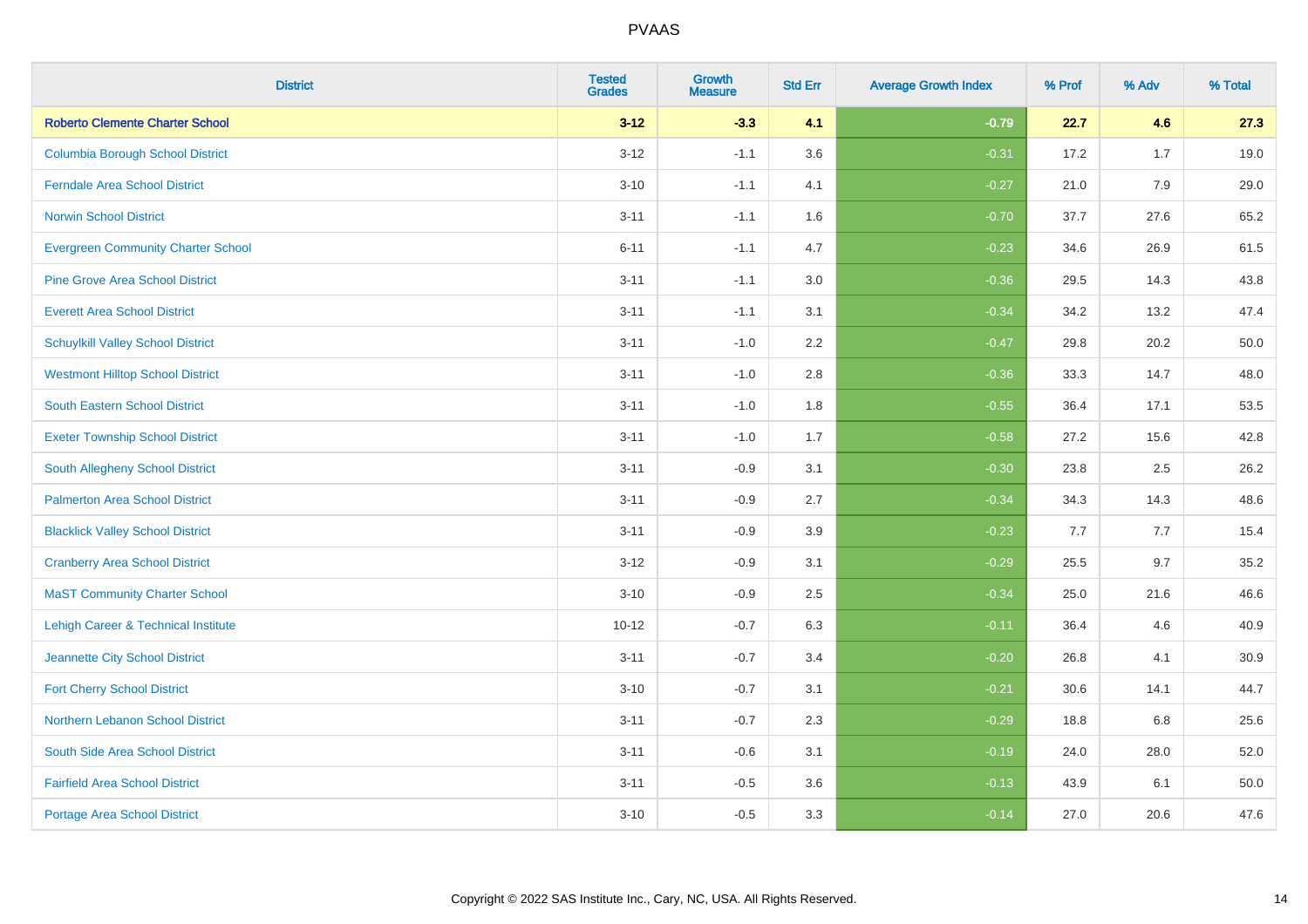| <b>District</b>                                  | <b>Tested</b><br><b>Grades</b> | <b>Growth</b><br><b>Measure</b> | <b>Std Err</b> | <b>Average Growth Index</b> | % Prof | % Adv | % Total |
|--------------------------------------------------|--------------------------------|---------------------------------|----------------|-----------------------------|--------|-------|---------|
| <b>Roberto Clemente Charter School</b>           | $3 - 12$                       | $-3.3$                          | 4.1            | $-0.79$                     | 22.7   | 4.6   | 27.3    |
| <b>Otto-Eldred School District</b>               | $3 - 11$                       | $-0.5$                          | 3.5            | $-0.13$                     | 35.8   | 10.5  | 46.3    |
| <b>Brockway Area School District</b>             | $3 - 11$                       | $-0.4$                          | 3.5            | $-0.11$                     | 41.2   | 13.8  | 55.0    |
| <b>Central Greene School District</b>            | $3 - 11$                       | $-0.4$                          | 2.5            | $-0.15$                     | 27.8   | 14.8  | 42.6    |
| <b>Northern Cambria School District</b>          | $3 - 11$                       | $-0.3$                          | 3.4            | $-0.09$                     | 26.5   | 1.2   | 27.7    |
| <b>Wilson Area School District</b>               | $3 - 11$                       | $-0.3$                          | 2.4            | $-0.12$                     | 35.4   | 14.6  | 50.0    |
| <b>Greencastle-Antrim School District</b>        | $3 - 11$                       | $-0.3$                          | 2.0            | $-0.14$                     | 30.9   | 22.2  | 53.1    |
| <b>Harrisburg City School District</b>           | $3 - 11$                       | $-0.2$                          | 2.0            | $-0.11$                     | 6.0    | 2.0   | 8.0     |
| <b>Freeport Area School District</b>             | $3 - 10$                       | $-0.2$                          | 2.1            | $-0.10$                     | 37.4   | 29.8  | 67.2    |
| Southern Tioga School District                   | $3 - 11$                       | $-0.1$                          | 2.8            | $-0.03$                     | 26.3   | 10.3  | 36.6    |
| <b>Warren County School District</b>             | $3 - 11$                       | $-0.1$                          | 1.6            | $-0.06$                     | 26.7   | 9.7   | 36.4    |
| <b>Penn Hills School District</b>                | $3 - 11$                       | 0.0                             | 2.4            | 0.02                        | 18.4   | 7.1   | 25.6    |
| Altoona Area School District                     | $3 - 12$                       | 0.1                             | 1.5            | 0.07                        | 29.0   | 13.8  | 42.8    |
| Community Academy Of Philadelphia Charter School | $3 - 11$                       | 0.1                             | 2.6            | 0.06                        | 9.7    | 2.6   | 12.4    |
| <b>Garnet Valley School District</b>             | $3 - 10$                       | 0.2                             | 1.7            | 0.13                        | 34.9   | 26.4  | 61.3    |
| <b>Central Columbia School District</b>          | $3 - 12$                       | 0.3                             | 2.3            | 0.12                        | 25.4   | 37.6  | 63.0    |
| <b>Ridley School District</b>                    | $3 - 12$                       | 0.3                             | 1.6            | 0.21                        | 32.0   | 10.7  | 42.6    |
| <b>Shippensburg Area School District</b>         | $3 - 11$                       | 0.5                             | 1.8            | 0.26                        | 23.5   | 22.8  | 46.3    |
| <b>Wilson School District</b>                    | $3 - 12$                       | 0.5                             | 1.5            | 0.32                        | 30.4   | 25.5  | 55.9    |
| Pennsylvania Cyber Charter School                | $3 - 11$                       | 0.6                             | 1.5            | 0.37                        | 20.8   | 8.1   | 28.9    |
| <b>Hamburg Area School District</b>              | $3 - 11$                       | 0.6                             | 2.4            | 0.25                        | 28.0   | 15.5  | 43.6    |
| <b>New Foundations Charter School</b>            | $3 - 11$                       | 0.6                             | 2.2            | 0.29                        | 22.4   | 4.0   | 26.4    |
| <b>Tech Freire Charter School</b>                | $9 - 11$                       | 0.7                             | 2.5            | 0.27                        | 3.6    | 0.0   | 3.6     |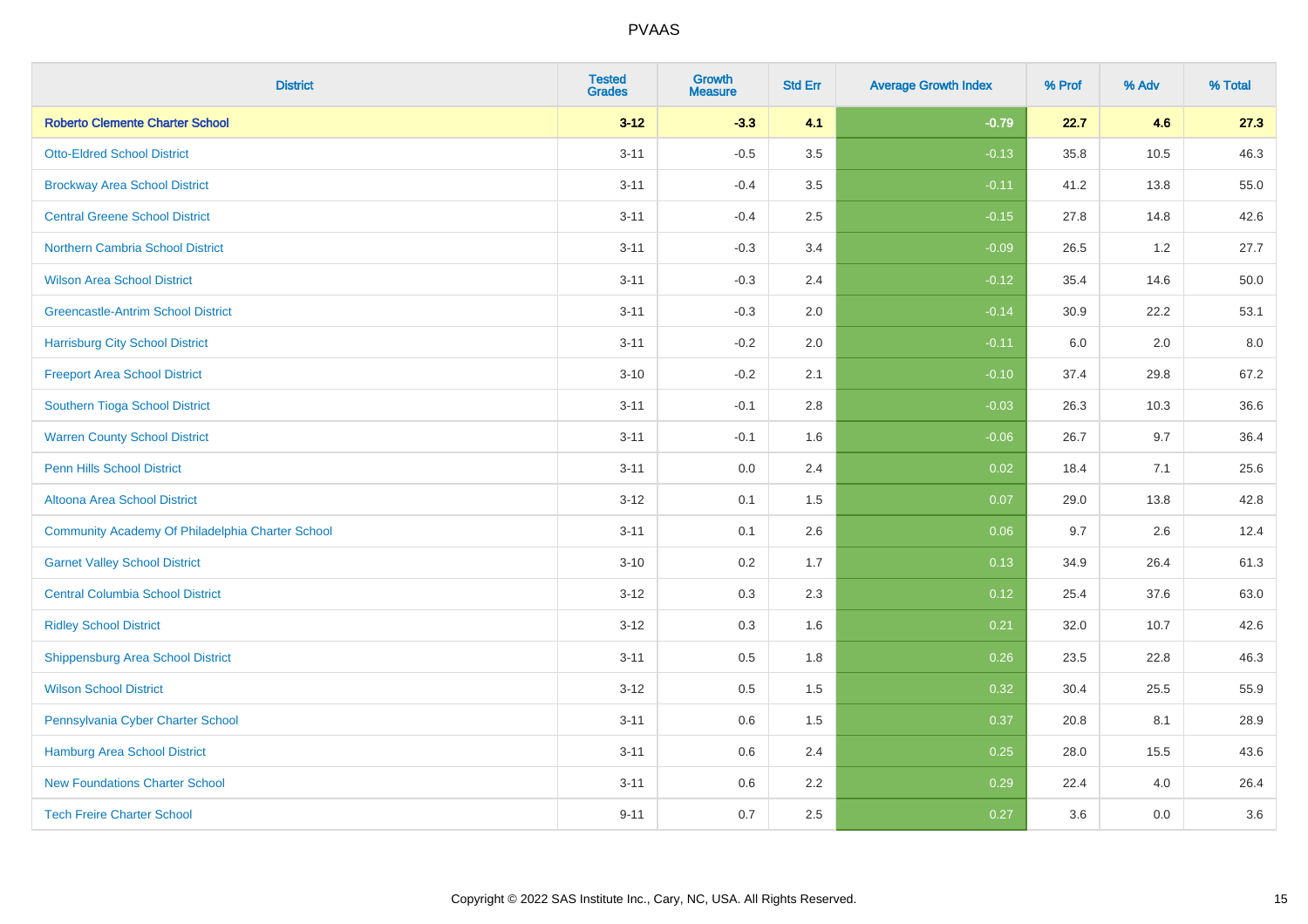| <b>District</b>                                    | <b>Tested</b><br><b>Grades</b> | <b>Growth</b><br><b>Measure</b> | <b>Std Err</b> | <b>Average Growth Index</b> | % Prof | % Adv | % Total |
|----------------------------------------------------|--------------------------------|---------------------------------|----------------|-----------------------------|--------|-------|---------|
| <b>Roberto Clemente Charter School</b>             | $3 - 12$                       | $-3.3$                          | 4.1            | $-0.79$                     | 22.7   | 4.6   | 27.3    |
| <b>Jersey Shore Area School District</b>           | $3 - 11$                       | 0.7                             | 2.5            | 0.27                        | 39.3   | 13.6  | 52.9    |
| <b>Seneca Valley School District</b>               | $3 - 11$                       | 0.8                             | 1.4            | 0.54                        | 40.6   | 25.2  | 65.8    |
| <b>Marion Center Area School District</b>          | $3 - 10$                       | 0.8                             | 2.9            | 0.27                        | 23.3   | 11.1  | 34.4    |
| <b>Hopewell Area School District</b>               | $3 - 11$                       | 0.8                             | 2.6            | 0.31                        | 34.5   | 12.4  | 46.9    |
| <b>Tidioute Community Charter School</b>           | $3 - 11$                       | 0.8                             | 4.4            | 0.19                        | 18.1   | 6.9   | 25.0    |
| Daniel Boone Area School District                  | $3 - 12$                       | 0.9                             | 1.9            | 0.46                        | 28.9   | 22.0  | 51.0    |
| <b>Abington School District</b>                    | $3 - 10$                       | 0.9                             | 1.6            | 0.57                        | 29.7   | 28.7  | 58.4    |
| <b>Upper Adams School District</b>                 | $3 - 11$                       | 0.9                             | 2.5            | 0.37                        | 33.0   | 17.0  | 50.0    |
| South Williamsport Area School District            | $3 - 10$                       | 0.9                             | 3.1            | 0.31                        | 38.4   | 11.6  | 50.0    |
| <b>Bensalem Township School District</b>           | $3 - 11$                       | 1.0                             | 1.6            | 0.63                        | 24.3   | 10.7  | 34.9    |
| <b>Tulpehocken Area School District</b>            | $3 - 12$                       | 1.0                             | 4.9            | 0.20                        | 11.5   | 23.1  | 34.6    |
| <b>Wattsburg Area School District</b>              | $3 - 11$                       | 1.0                             | 2.7            | 0.36                        | 20.4   | 12.4  | 32.7    |
| <b>Annville-Cleona School District</b>             | $3 - 12$                       | 1.1                             | 2.4            | 0.45                        | 34.8   | 13.6  | 48.5    |
| <b>Upper Moreland Township School District</b>     | $3 - 11$                       | 1.1                             | 2.0            | 0.56                        | 24.8   | 26.6  | 51.3    |
| <b>North Star School District</b>                  | $3 - 11$                       | 1.1                             | 3.3            | 0.34                        | 26.2   | 20.0  | 46.2    |
| Philadelphia Electrical & Tech Charter High School | $10 - 10$                      | $1.2\,$                         | 2.6            | 0.45                        | 0.9    | 0.0   | 0.9     |
| <b>Springfield School District</b>                 | $3 - 11$                       | 1.2                             | 1.7            | 0.69                        | 31.8   | 25.2  | 56.9    |
| <b>Penn-Delco School District</b>                  | $3 - 11$                       | 1.3                             | 1.8            | 0.75                        | 26.5   | 12.6  | 39.1    |
| <b>Brentwood Borough School District</b>           | $3 - 11$                       | 1.3                             | 3.0            | 0.44                        | 20.2   | 16.0  | 36.2    |
| <b>MaST Community Charter School II</b>            | $3 - 10$                       | 1.4                             | 3.0            | 0.45                        | 16.1   | 4.6   | 20.7    |
| <b>Oley Valley School District</b>                 | $3 - 11$                       | 1.4                             | 2.4            | 0.56                        | 37.4   | 23.9  | 61.4    |
| <b>Reach Cyber Charter School</b>                  | $3 - 11$                       | 1.4                             | 3.6            | 0.40                        | 32.9   | 15.2  | 48.1    |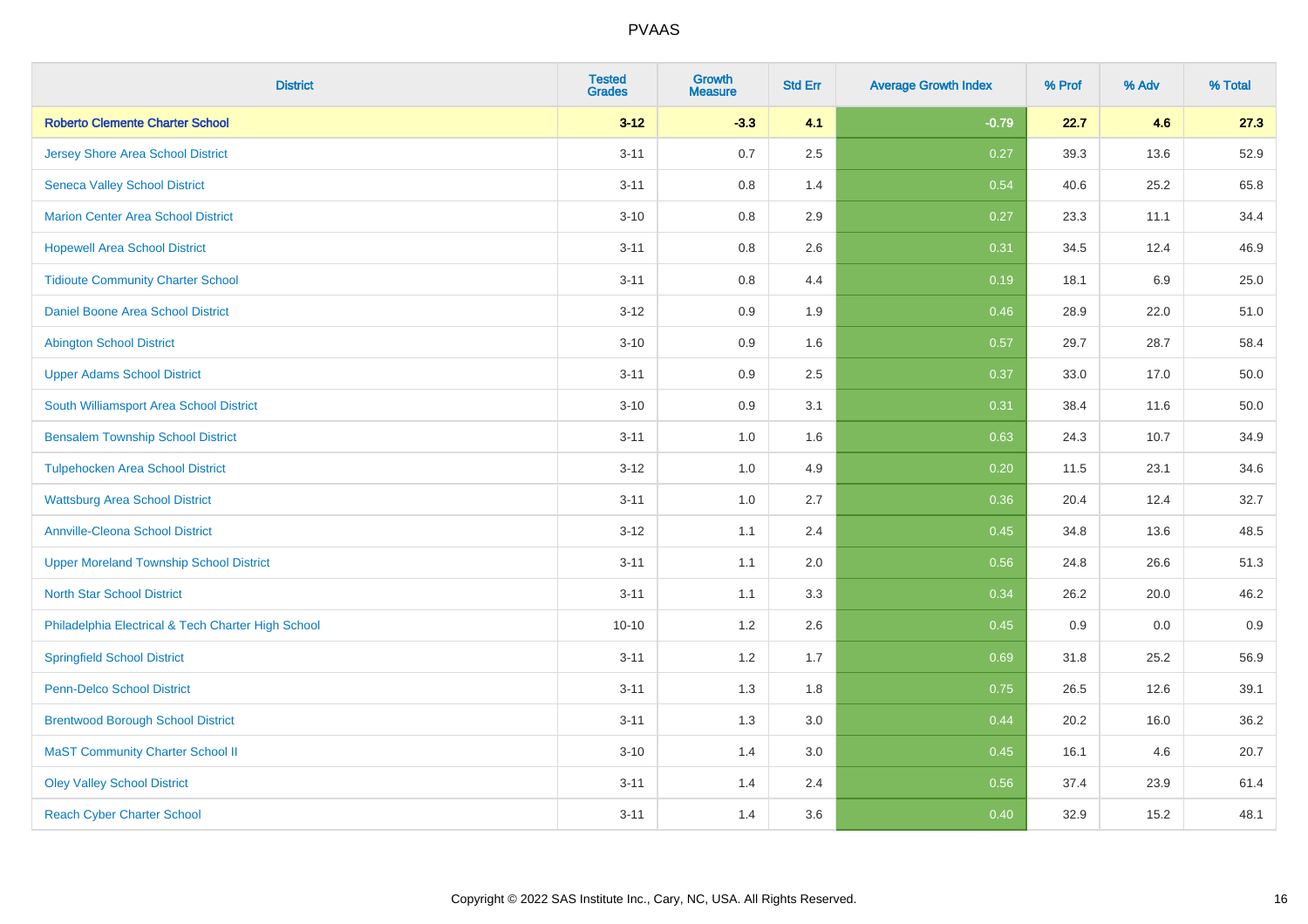| <b>District</b>                           | <b>Tested</b><br><b>Grades</b> | <b>Growth</b><br><b>Measure</b> | <b>Std Err</b> | <b>Average Growth Index</b> | % Prof | % Adv | % Total |
|-------------------------------------------|--------------------------------|---------------------------------|----------------|-----------------------------|--------|-------|---------|
| <b>Roberto Clemente Charter School</b>    | $3 - 12$                       | $-3.3$                          | 4.1            | $-0.79$                     | 22.7   | 4.6   | 27.3    |
| <b>Tunkhannock Area School District</b>   | $3 - 11$                       | 1.4                             | 2.0            | 0.71                        | 29.8   | 18.1  | 47.9    |
| <b>Haverford Township School District</b> | $3 - 11$                       | 1.4                             | 1.4            | 1.05                        | 36.7   | 26.3  | 63.0    |
| <b>Centennial School District</b>         | $3 - 10$                       | 1.5                             | 1.5            | 0.98                        | 23.6   | 12.4  | 36.0    |
| <b>Moon Area School District</b>          | $3 - 11$                       | 1.5                             | 1.8            | 0.86                        | 34.5   | 25.5  | 60.0    |
| <b>Avella Area School District</b>        | $3 - 12$                       | 1.6                             | 4.7            | 0.34                        | 34.8   | 7.2   | 42.0    |
| <b>Juniata Valley School District</b>     | $3 - 11$                       | 1.6                             | 3.2            | 0.51                        | 23.1   | 9.4   | 32.5    |
| <b>Shenango Area School District</b>      | $3 - 11$                       | 1.7                             | 3.2            | 0.52                        | 41.4   | 13.8  | 55.3    |
| <b>Lewisburg Area School District</b>     | $3 - 11$                       | 1.7                             | 2.4            | 0.72                        | 35.9   | 35.9  | 71.8    |
| <b>Forest Hills School District</b>       | $3 - 11$                       | 1.8                             | 2.5            | 0.71                        | 28.8   | 10.3  | 39.1    |
| West Jefferson Hills School District      | $3 - 11$                       | 1.9                             | 1.9            | 0.99                        | 34.8   | 27.3  | 62.1    |
| <b>Pottstown School District</b>          | $3 - 12$                       | 2.0                             | 2.2            | 0.88                        | 19.4   | 6.2   | 25.6    |
| <b>Blackhawk School District</b>          | $3 - 11$                       | 2.0                             | 2.3            | 0.87                        | 34.6   | 20.7  | 55.3    |
| <b>Bethlehem-Center School District</b>   | $3 - 10$                       | 2.1                             | 3.5            | 0.59                        | 32.3   | 4.6   | 36.9    |
| Esperanza Academy Charter School          | $4 - 11$                       | 2.1                             | 2.1            | 1.01                        | 14.2   | 3.6   | 17.8    |
| <b>Upper Dublin School District</b>       | $3-12$                         | 2.1                             | 1.8            | 1.19                        | 34.7   | 30.0  | 64.7    |
| <b>Solanco School District</b>            | $3 - 11$                       | 2.2                             | 1.8            | 1.18                        | 27.2   | 15.0  | 42.3    |
| <b>Mercer Area School District</b>        | $3 - 11$                       | 2.2                             | 3.1            | 0.70                        | 24.4   | 11.8  | 36.2    |
| <b>Belmont Charter School</b>             | $3 - 10$                       | 2.2                             | 3.4            | 0.64                        | 5.3    | 1.8   | $7.0$   |
| <b>West Shore School District</b>         | $3-12$                         | 2.2                             | 1.3            | 1.68                        | 31.8   | 15.2  | 47.1    |
| Mt Lebanon School District                | $3 - 11$                       | 2.4                             | 1.3            | 1.79                        | 39.3   | 37.4  | 76.8    |
| <b>Conestoga Valley School District</b>   | $3 - 11$                       | 2.4                             | 1.7            | 1.43                        | 35.0   | 23.5  | 58.5    |
| <b>South Western School District</b>      | $3-12$                         | 2.5                             | 1.7            | 1.48                        | 36.2   | 19.7  | 55.9    |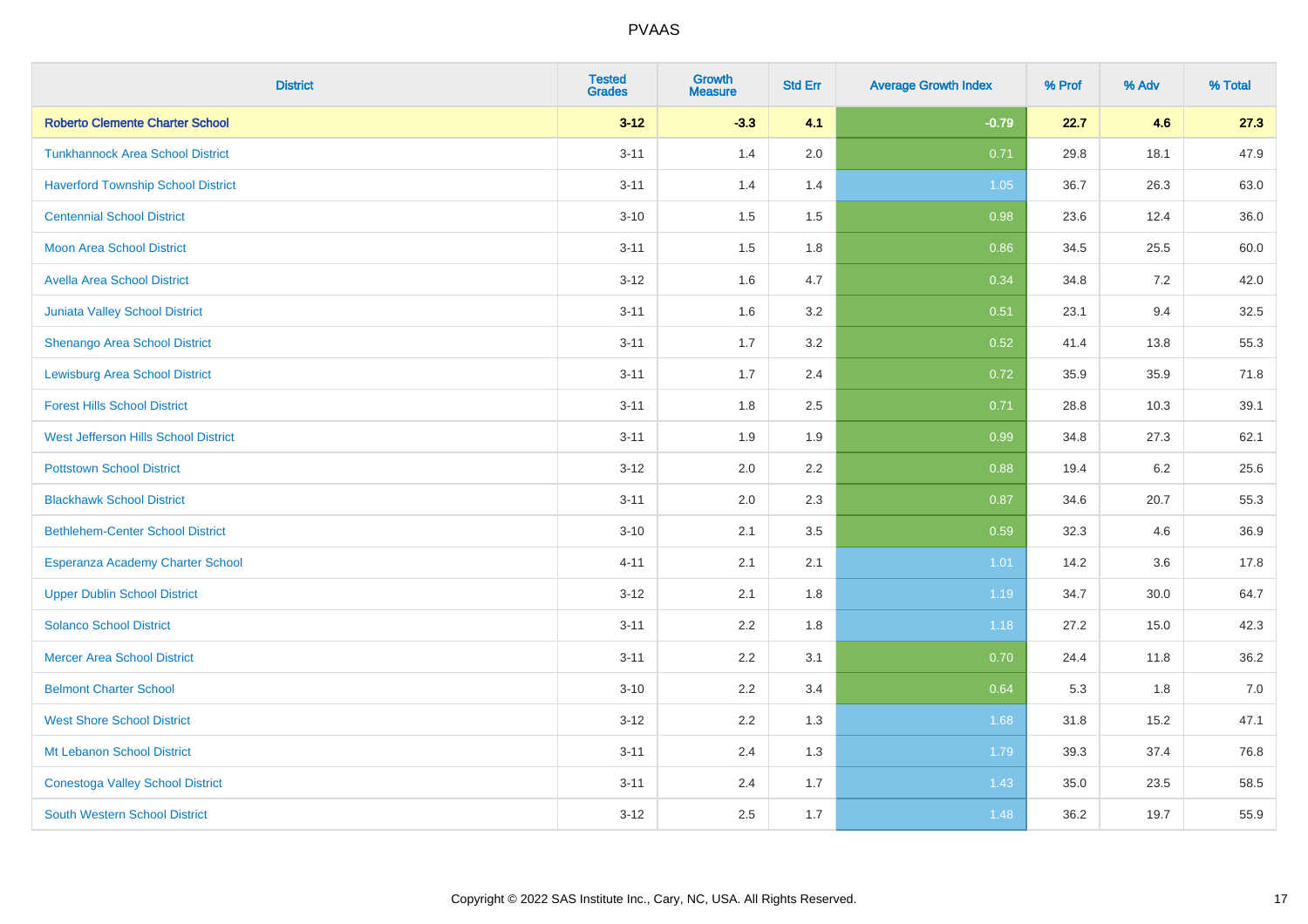| <b>District</b>                                 | <b>Tested</b><br><b>Grades</b> | <b>Growth</b><br><b>Measure</b> | <b>Std Err</b> | <b>Average Growth Index</b> | % Prof | % Adv | % Total |
|-------------------------------------------------|--------------------------------|---------------------------------|----------------|-----------------------------|--------|-------|---------|
| <b>Roberto Clemente Charter School</b>          | $3 - 12$                       | $-3.3$                          | 4.1            | $-0.79$                     | 22.7   | 4.6   | 27.3    |
| <b>Bermudian Springs School District</b>        | $3 - 11$                       | 2.5                             | 2.4            | $1.05$                      | 31.8   | 23.5  | 55.3    |
| <b>Sullivan County School District</b>          | $3 - 10$                       | 2.5                             | 4.3            | 0.58                        | 43.6   | 7.7   | 51.3    |
| <b>Union School District</b>                    | $3 - 12$                       | 2.5                             | 3.7            | 0.69                        | 17.9   | 10.4  | 28.4    |
| <b>School Lane Charter School</b>               | $3 - 11$                       | 2.6                             | 3.6            | 0.72                        | 23.1   | 18.7  | 41.8    |
| <b>Williams Valley School District</b>          | $3 - 11$                       | 2.6                             | 3.7            | 0.69                        | 17.0   | 5.1   | 22.0    |
| <b>Austin Area School District</b>              | $3 - 11$                       | 2.6                             | 6.0            | 0.43                        | 25.0   | 18.8  | 43.8    |
| <b>Athens Area School District</b>              | $3 - 11$                       | 2.6                             | 2.3            | 1.11                        | 34.9   | 12.3  | 47.3    |
| <b>Perkiomen Valley School District</b>         | $3 - 11$                       | 2.7                             | 1.5            | 1.83                        | 35.0   | 25.3  | 60.3    |
| Mastery Charter School - Pickett Campus         | $6 - 10$                       | 2.7                             | 4.2            | 0.65                        | 20.6   | 0.0   | 20.6    |
| <b>Eastern Lancaster County School District</b> | $3 - 12$                       | 2.9                             | 3.2            | 0.91                        | 35.2   | 36.4  | 71.6    |
| <b>Ringgold School District</b>                 | $3 - 11$                       | 2.9                             | 2.2            | 1.32                        | 23.8   | 13.3  | 37.1    |
| <b>Penn-Trafford School District</b>            | $3 - 11$                       | 2.9                             | 1.8            | 1.68                        | 46.3   | 26.2  | 72.5    |
| <b>Waynesboro Area School District</b>          | $3 - 12$                       | 3.0                             | 1.8            | 1.67                        | 26.0   | 23.5  | 49.5    |
| <b>Gateway School District</b>                  | $3 - 11$                       | 3.1                             | 2.0            | 1.55                        | 35.7   | 18.5  | 54.2    |
| Northampton Area School District                | $3 - 11$                       | 3.2                             | 1.5            | 2.05                        | 29.8   | 17.9  | 47.7    |
| <b>Clarion Area School District</b>             | $3 - 11$                       | 3.2                             | 3.7            | 0.88                        | 31.7   | 13.3  | 45.0    |
| North Clarion County School District            | $3-12$                         | 3.4                             | 4.1            | 0.83                        | 45.0   | 18.8  | 63.8    |
| <b>Fort Leboeuf School District</b>             | $3 - 11$                       | 3.5                             | 2.2            | 1.58                        | 32.0   | 16.8  | 48.8    |
| <b>Bellwood-Antis School District</b>           | $3 - 10$                       | 3.5                             | 2.8            | 1.24                        | 40.9   | 19.4  | 60.2    |
| <b>Keystone Central School District</b>         | $3 - 11$                       | 3.6                             | 1.8            | 2.04                        | 27.1   | 14.6  | 41.8    |
| <b>Western Wayne School District</b>            | $3 - 11$                       | 3.6                             | 2.6            | 1.39                        | 30.8   | 16.2  | 47.0    |
| <b>Midd-West School District</b>                | $3 - 11$                       | 3.6                             | 2.6            | 1.42                        | 28.6   | 25.0  | 53.6    |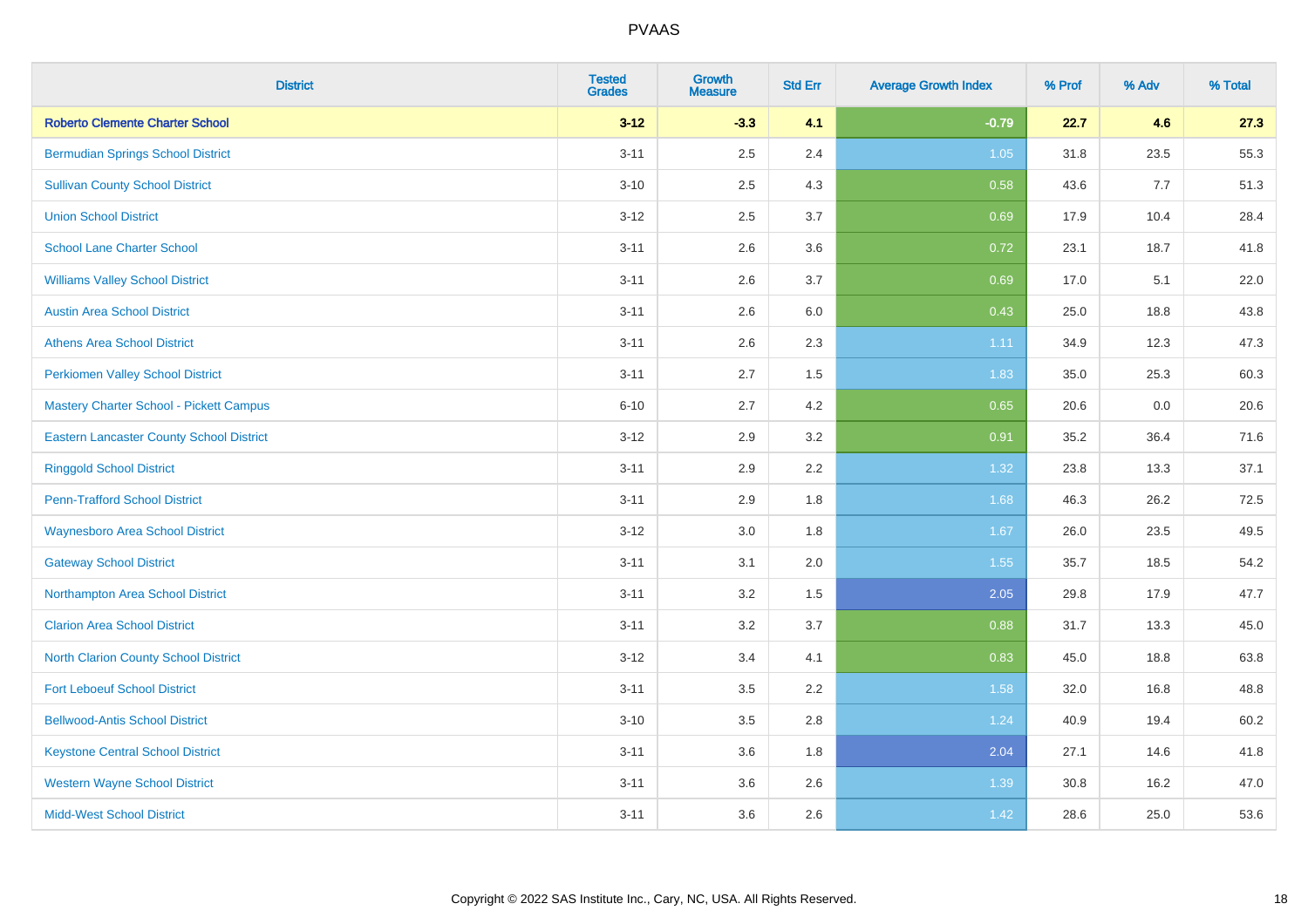| <b>District</b>                                    | <b>Tested</b><br><b>Grades</b> | <b>Growth</b><br><b>Measure</b> | <b>Std Err</b> | <b>Average Growth Index</b> | % Prof | % Adv | % Total |
|----------------------------------------------------|--------------------------------|---------------------------------|----------------|-----------------------------|--------|-------|---------|
| <b>Roberto Clemente Charter School</b>             | $3 - 12$                       | $-3.3$                          | 4.1            | $-0.79$                     | 22.7   | 4.6   | 27.3    |
| <b>Sharpsville Area School District</b>            | $3 - 11$                       | 3.8                             | 3.7            | 1.04                        | 41.1   | 23.2  | 64.3    |
| <b>Newport School District</b>                     | $3 - 12$                       | 3.8                             | 3.3            | 1.17                        | 38.8   | 10.4  | 49.2    |
| Northeastern York School District                  | $3 - 11$                       | 3.8                             | 1.8            | 2.11                        | 32.7   | 21.0  | 53.7    |
| <b>Spring Grove Area School District</b>           | $3 - 11$                       | 3.9                             | 2.0            | 1.90                        | 30.0   | 23.0  | 53.0    |
| Susquehanna Township School District               | $3 - 12$                       | 3.9                             | 2.7            | 1.45                        | 19.0   | 13.1  | 32.0    |
| <b>Southeast Delco School District</b>             | $3 - 10$                       | 3.9                             | 3.5            | 1.12                        | 18.6   | 3.4   | 22.0    |
| <b>Brownsville Area School District</b>            | $3 - 12$                       | 3.9                             | 3.8            | 1.04                        | 22.0   | 8.5   | 30.5    |
| <b>Chestnut Ridge School District</b>              | $3 - 12$                       | 4.0                             | 2.9            | 1.38                        | 33.2   | 11.0  | 44.2    |
| <b>Eastern Lebanon County School District</b>      | $3 - 11$                       | 4.0                             | 2.1            | 1.89                        | 23.5   | 11.5  | 35.0    |
| Philipsburg-Osceola Area School District           | $3 - 11$                       | 4.1                             | 3.0            | 1.37                        | 22.5   | 16.2  | 38.8    |
| <b>Commonwealth Charter Academy Charter School</b> | $3 - 10$                       | 4.2                             | 1.6            | 2.68                        | 27.0   | 15.6  | 42.5    |
| <b>Bloomsburg Area School District</b>             | $3 - 10$                       | 4.3                             | 3.4            | 1.26                        | 36.5   | 20.6  | 57.1    |
| <b>Purchase Line School District</b>               | $3 - 12$                       | 4.3                             | 3.3            | 1.30                        | 32.3   | 9.0   | 41.4    |
| <b>Reading School District</b>                     | $3 - 11$                       | 4.3                             | 1.2            | 3.71                        | 16.8   | 6.0   | 22.8    |
| South Middleton School District                    | $3 - 11$                       | 4.4                             | 2.2            | 1.95                        | 31.1   | 16.4  | 47.5    |
| <b>Downingtown Area School District</b>            | $3 - 11$                       | 4.4                             | 1.1            | 4.06                        | 30.1   | 32.0  | 62.2    |
| Pennsylvania Virtual Charter School                | $3 - 11$                       | 4.4                             | 3.4            | 1.31                        | 29.8   | 21.2  | 51.0    |
| <b>Red Lion Area School District</b>               | $3 - 11$                       | 4.5                             | 1.9            | 2.31                        | 32.3   | 21.5  | 53.8    |
| <b>Mckeesport Area School District</b>             | $3 - 12$                       | 4.6                             | 2.2            | 2.14                        | 21.1   | 4.4   | 25.5    |
| <b>Central Valley School District</b>              | $3 - 10$                       | 4.7                             | 2.6            | 1.83                        | 37.8   | 18.5  | 56.3    |
| <b>East Pennsboro Area School District</b>         | $3 - 11$                       | 4.8                             | 2.1            | 2.26                        | 36.8   | 16.9  | 53.7    |
| <b>Conemaugh Township Area School District</b>     | $3 - 12$                       | 4.8                             | 3.5            | 1.39                        | 30.9   | 27.8  | 58.8    |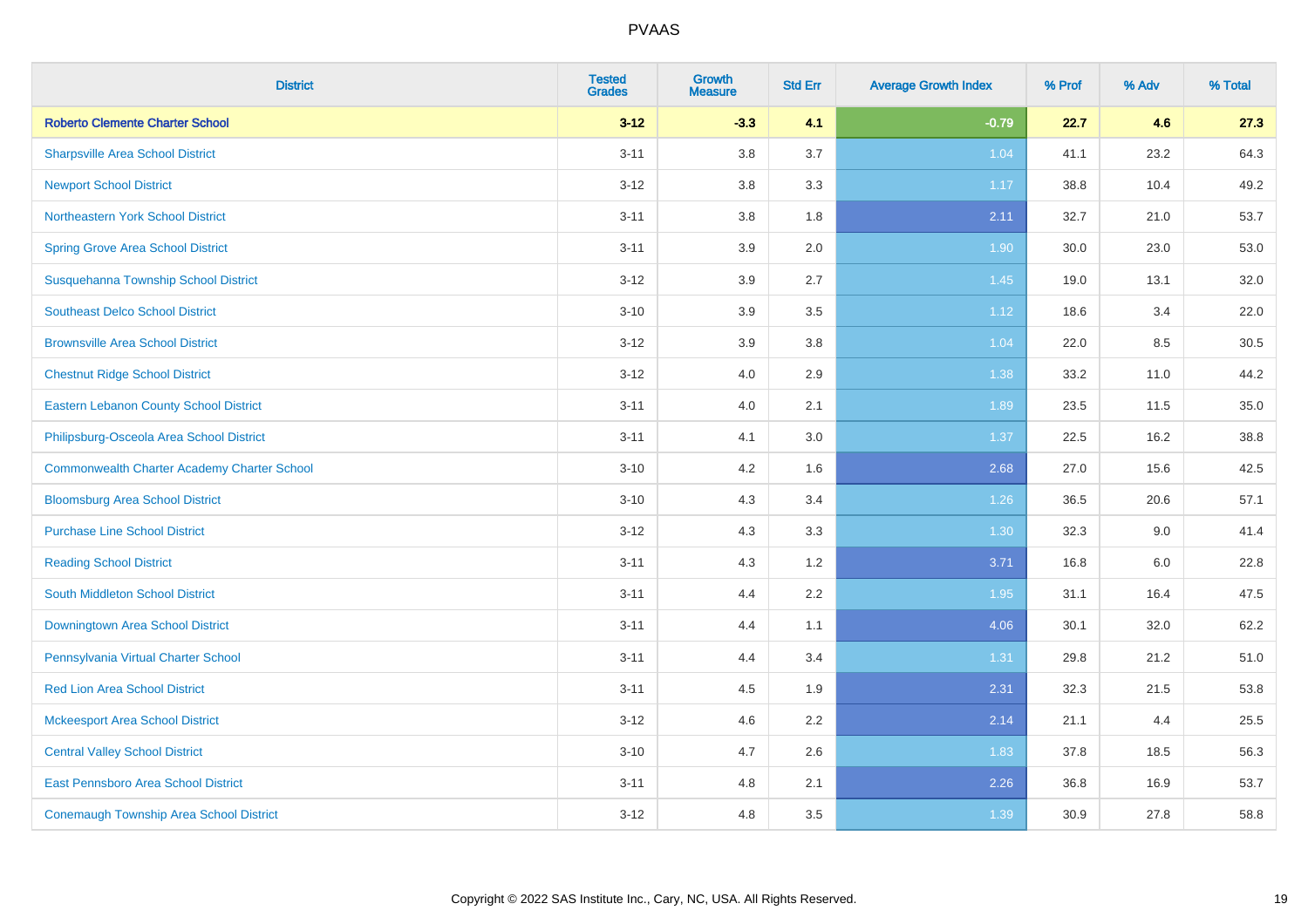| <b>District</b>                                | <b>Tested</b><br><b>Grades</b> | <b>Growth</b><br><b>Measure</b> | <b>Std Err</b> | <b>Average Growth Index</b> | % Prof | % Adv | % Total |
|------------------------------------------------|--------------------------------|---------------------------------|----------------|-----------------------------|--------|-------|---------|
| <b>Roberto Clemente Charter School</b>         | $3 - 12$                       | $-3.3$                          | 4.1            | $-0.79$                     | 22.7   | 4.6   | 27.3    |
| <b>Wallingford-Swarthmore School District</b>  | $3 - 10$                       | 5.0                             | 2.2            | 2.25                        | 33.3   | 37.1  | 70.4    |
| Johnsonburg Area School District               | $3 - 11$                       | 5.0                             | 3.9            | 1.27                        | 35.5   | 11.8  | 47.4    |
| Aspira Bilingual Cyber Charter School          | $3 - 11$                       | 5.1                             | 5.8            | 0.87                        | 4.8    | 0.0   | 4.8     |
| Hope For Hyndman Charter School                | $3 - 11$                       | 5.1                             | 5.8            | 0.88                        | 14.3   | 7.1   | 21.4    |
| <b>Lower Dauphin School District</b>           | $3 - 11$                       | 5.3                             | 1.8            | 3.03                        | 30.6   | 26.8  | 57.5    |
| <b>Great Valley School District</b>            | $3 - 11$                       | 5.4                             | 2.0            | 2.77                        | 33.8   | 33.5  | 67.3    |
| <b>Galeton Area School District</b>            | $3 - 11$                       | 5.4                             | 5.4            | 1.01                        | 33.3   | 22.2  | 55.6    |
| <b>Pennsbury School District</b>               | $3 - 11$                       | 5.6                             | 1.3            | 4.38                        | 37.7   | 27.7  | 65.4    |
| <b>Crawford Central School District</b>        | $3 - 11$                       | 5.7                             | 2.1            | 2.71                        | 26.4   | 15.8  | 42.1    |
| <b>Wyalusing Area School District</b>          | $3 - 12$                       | 5.7                             | 3.2            | 1.78                        | 38.6   | 12.9  | 51.4    |
| <b>Upper Perkiomen School District</b>         | $3 - 11$                       | 5.7                             | 1.9            | 3.04                        | 25.4   | 19.9  | 45.4    |
| <b>Sayre Area School District</b>              | $3 - 11$                       | 5.8                             | 3.2            | 1.81                        | 30.3   | 21.0  | 51.3    |
| <b>Smethport Area School District</b>          | $3 - 12$                       | 5.8                             | 3.8            | 1.52                        | 24.6   | 20.0  | 44.6    |
| <b>Brandywine Heights Area School District</b> | $3 - 11$                       | 5.8                             | 2.6            | 2.27                        | 27.7   | 28.6  | 56.2    |
| <b>Halifax Area School District</b>            | $3 - 11$                       | 5.8                             | 3.5            | 1.64                        | 32.1   | 18.9  | 50.9    |
| <b>Salisbury Township School District</b>      | $3 - 11$                       | 5.8                             | 3.6            | 1.62                        | 24.4   | 12.6  | 37.0    |
| Huntingdon Area School District                | $3 - 11$                       | 5.8                             | 2.6            | 2.28                        | 27.8   | 17.4  | 45.2    |
| <b>Donegal School District</b>                 | $3 - 12$                       | 5.9                             | 2.2            | 2.72                        | 34.1   | 23.1  | 57.2    |
| Saint Marys Area School District               | $3 - 11$                       | 6.0                             | 2.2            | 2.69                        | 35.4   | 18.3  | 53.7    |
| South Fayette Township School District         | $3 - 11$                       | 6.0                             | 1.8            | 3.33                        | 32.2   | 38.3  | 70.5    |
| <b>Hazleton Area School District</b>           | $3 - 11$                       | 6.0                             | 1.6            | 3.85                        | 20.5   | 9.0   | 29.5    |
| <b>Penncrest School District</b>               | $3 - 11$                       | 6.0                             | 1.9            | 3.24                        | 31.1   | 16.9  | 48.0    |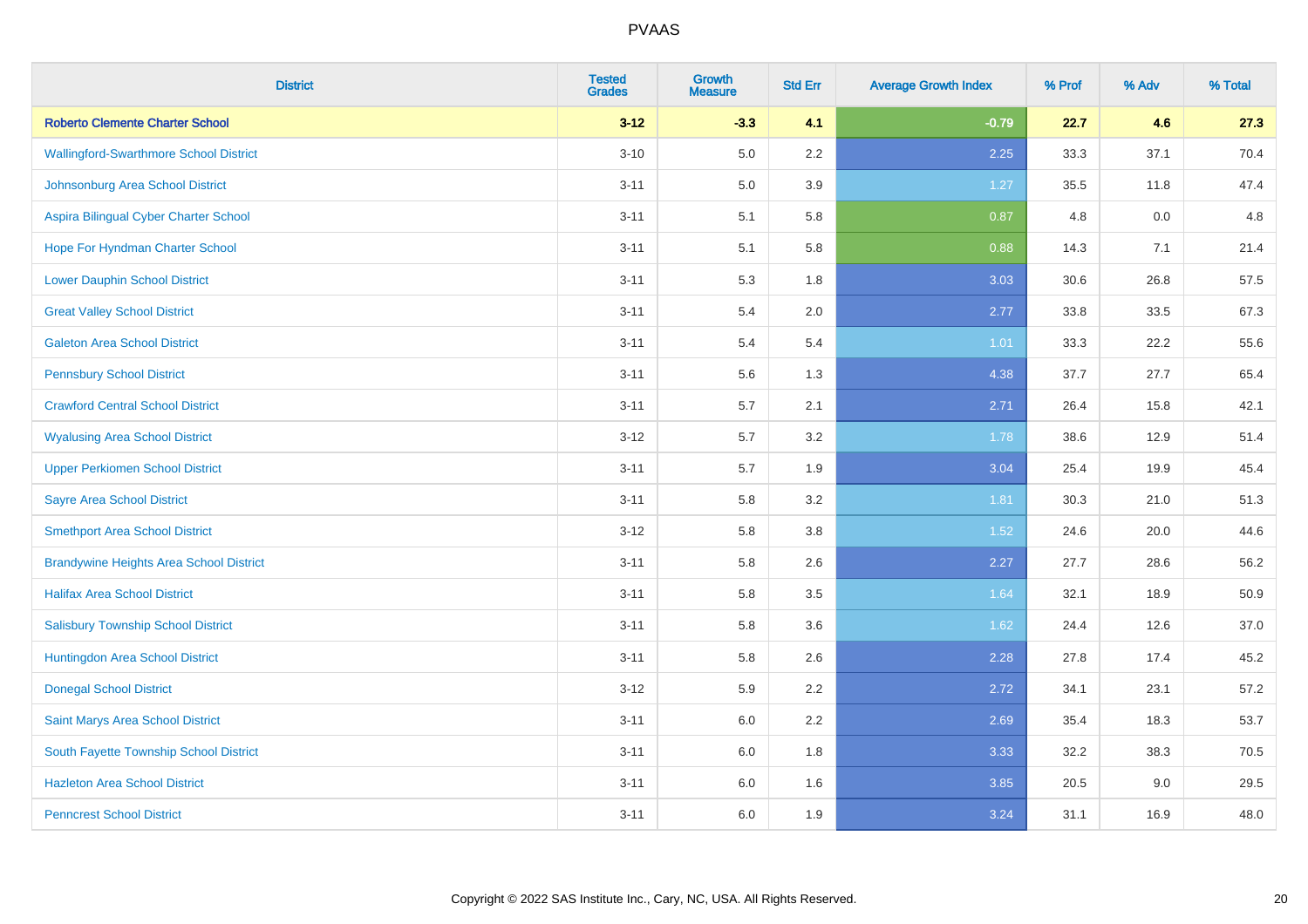| <b>District</b>                                | <b>Tested</b><br><b>Grades</b> | <b>Growth</b><br><b>Measure</b> | <b>Std Err</b> | <b>Average Growth Index</b> | % Prof | % Adv   | % Total |
|------------------------------------------------|--------------------------------|---------------------------------|----------------|-----------------------------|--------|---------|---------|
| <b>Roberto Clemente Charter School</b>         | $3 - 12$                       | $-3.3$                          | 4.1            | $-0.79$                     | 22.7   | 4.6     | 27.3    |
| <b>Multicultural Academy Charter School</b>    | $9 - 11$                       | 6.0                             | 3.4            | 1.77                        | 12.3   | 0.0     | 12.3    |
| Northern Lehigh School District                | $3 - 12$                       | 6.1                             | 2.5            | 2.42                        | 21.4   | 18.0    | 39.3    |
| <b>South Butler County School District</b>     | $3 - 10$                       | 6.3                             | 2.2            | 2.80                        | 37.8   | 19.2    | 57.0    |
| <b>United School District</b>                  | $3 - 11$                       | 6.3                             | 3.3            | 1.89                        | 38.8   | 16.3    | 55.0    |
| <b>Easton Area School District</b>             | $3 - 12$                       | 6.3                             | 1.3            | 4.91                        | 24.1   | 13.0    | 37.1    |
| <b>Bedford Area School District</b>            | $3 - 11$                       | 6.4                             | 2.4            | 2.68                        | 31.0   | 20.6    | 51.6    |
| People For People Charter School               | $3 - 12$                       | 6.4                             | 5.6            | $1.15$                      | 2.4    | 0.0     | 2.4     |
| <b>Tamaqua Area School District</b>            | $3 - 12$                       | 6.5                             | 2.4            | 2.72                        | 34.3   | 17.5    | 51.8    |
| <b>Port Allegany School District</b>           | $3 - 11$                       | 6.5                             | 3.7            | 1.74                        | 26.4   | 11.3    | 37.7    |
| 21st Century Cyber Charter School              | $6 - 12$                       | 6.6                             | 2.1            | 3.16                        | 29.0   | 21.8    | 50.8    |
| <b>Mars Area School District</b>               | $3 - 10$                       | 6.6                             | 1.9            | 3.45                        | 36.7   | 32.4    | 69.1    |
| <b>Mastery Charter School - Hardy Williams</b> | $3 - 11$                       | 6.6                             | 3.0            | 2.21                        | 24.7   | 1.2     | 25.9    |
| <b>Bellefonte Area School District</b>         | $3 - 11$                       | 6.7                             | 2.0            | 3.34                        | 28.8   | 21.5    | 50.2    |
| <b>Abington Heights School District</b>        | $3 - 11$                       | 6.7                             | 1.7            | 4.00                        | 33.8   | 31.7    | 65.5    |
| Pennsylvania Distance Learning Charter School  | $3 - 12$                       | 6.8                             | 3.4            | 1.99                        | 19.8   | $6.2\,$ | 25.9    |
| <b>Northern Potter School District</b>         | $3 - 12$                       | 6.8                             | 4.6            | 1.48                        | 30.6   | 11.1    | 41.7    |
| Northern Tioga School District                 | $3 - 12$                       | 6.8                             | 2.6            | 2.64                        | 25.0   | 16.9    | 41.9    |
| <b>Brookville Area School District</b>         | $3 - 11$                       | $6.8\,$                         | 3.1            | 2.19                        | 46.1   | 14.6    | 60.7    |
| <b>Ephrata Area School District</b>            | $3 - 11$                       | $6.8\,$                         | 1.7            | 4.08                        | 31.6   | 17.1    | 48.8    |
| <b>Muncy School District</b>                   | $3 - 11$                       | 6.9                             | 3.3            | 2.12                        | 37.6   | 18.8    | 56.4    |
| <b>William Penn School District</b>            | $3 - 12$                       | 7.0                             | 1.9            | 3.61                        | 14.0   | 7.2     | 21.3    |
| <b>Bentworth School District</b>               | $3 - 11$                       | 7.0                             | 3.0            | 2.36                        | 26.6   | 17.0    | 43.6    |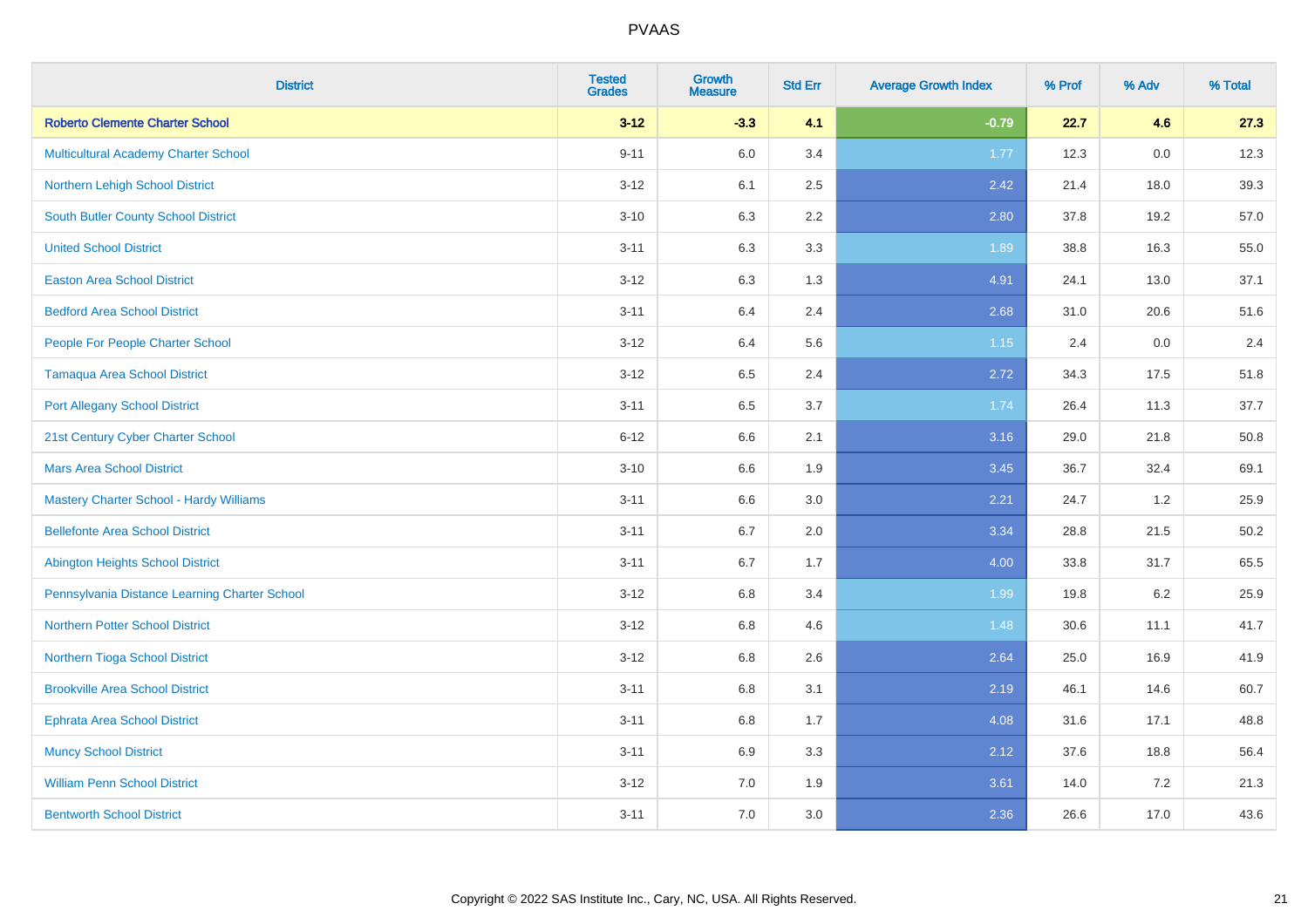| <b>District</b>                               | <b>Tested</b><br><b>Grades</b> | <b>Growth</b><br><b>Measure</b> | <b>Std Err</b> | <b>Average Growth Index</b> | % Prof | % Adv | % Total |
|-----------------------------------------------|--------------------------------|---------------------------------|----------------|-----------------------------|--------|-------|---------|
| <b>Roberto Clemente Charter School</b>        | $3 - 12$                       | $-3.3$                          | 4.1            | $-0.79$                     | 22.7   | 4.6   | 27.3    |
| <b>Leechburg Area School District</b>         | $3 - 11$                       | 7.0                             | 3.9            | 1.79                        | 37.7   | 4.9   | 42.6    |
| <b>Penn Manor School District</b>             | $3 - 11$                       | 7.1                             | 1.5            | 4.82                        | 26.7   | 20.5  | 47.2    |
| <b>Elizabethtown Area School District</b>     | $3 - 12$                       | 7.1                             | 1.7            | 4.19                        | 36.4   | 27.6  | 64.0    |
| <b>Esperanza Cyber Charter School</b>         | $3 - 11$                       | 7.1                             | 6.1            | $1.15$                      | 8.8    | 2.9   | 11.8    |
| <b>Conrad Weiser Area School District</b>     | $3 - 11$                       | 7.1                             | 2.1            | 3.34                        | 28.2   | 14.4  | 42.6    |
| Dr Robert Ketterer Charter School Inc         | $6 - 12$                       | 7.1                             | 4.3            | 1.66                        | 7.3    | 1.7   | 9.0     |
| <b>Dover Area School District</b>             | $3 - 12$                       | 7.1                             | 1.9            | 3.78                        | 33.0   | 18.7  | 51.7    |
| <b>Phoenixville Area School District</b>      | $3 - 11$                       | 7.3                             | 1.8            | 3.96                        | 32.3   | 27.6  | 59.8    |
| <b>York Suburban School District</b>          | $3 - 11$                       | 7.4                             | 2.1            | 3.55                        | 24.9   | 31.2  | 56.1    |
| <b>Pennridge School District</b>              | $3 - 10$                       | 7.4                             | 1.5            | 5.10                        | 32.0   | 27.6  | 59.6    |
| <b>Hampton Township School District</b>       | $3 - 11$                       | 7.4                             | 2.0            | 3.79                        | 37.9   | 39.2  | 77.0    |
| <b>Radnor Township School District</b>        | $3 - 12$                       | 7.5                             | 1.9            | 4.03                        | 33.0   | 38.3  | 71.3    |
| <b>Stroudsburg Area School District</b>       | $3 - 11$                       | 7.5                             | 1.6            | 4.70                        | 30.4   | 18.3  | 48.7    |
| <b>Bald Eagle Area School District</b>        | $3 - 11$                       | 7.6                             | 2.5            | 3.00                        | 31.6   | 15.6  | 47.3    |
| <b>Conewago Valley School District</b>        | $3 - 12$                       | 7.6                             | 1.7            | 4.46                        | 41.3   | 19.4  | 60.6    |
| <b>Avon Grove School District</b>             | $3 - 10$                       | 7.6                             | 1.4            | 5.29                        | 33.7   | 33.2  | 67.0    |
| <b>Juniata County School District</b>         | $3 - 12$                       | 7.7                             | 2.0            | 3.81                        | 22.9   | 18.9  | 41.8    |
| <b>Palisades School District</b>              | $3 - 11$                       | 7.7                             | 2.9            | 2.66                        | 27.8   | 20.3  | 48.1    |
| <b>Keystone School District</b>               | $3 - 11$                       | 7.8                             | 5.7            | 1.37                        | 35.0   | 45.0  | 80.0    |
| <b>Glendale School District</b>               | $3 - 10$                       | 7.9                             | $3.5\,$        | 2.25                        | 42.6   | 9.3   | 51.8    |
| <b>Mastery Charter School - Thomas Campus</b> | $3 - 10$                       | 7.9                             | 5.7            | 1.39                        | 12.5   | 0.0   | 12.5    |
| Pennsylvania Leadership Charter School        | $3 - 11$                       | 8.0                             | 1.9            | 4.22                        | 33.1   | 27.8  | 60.9    |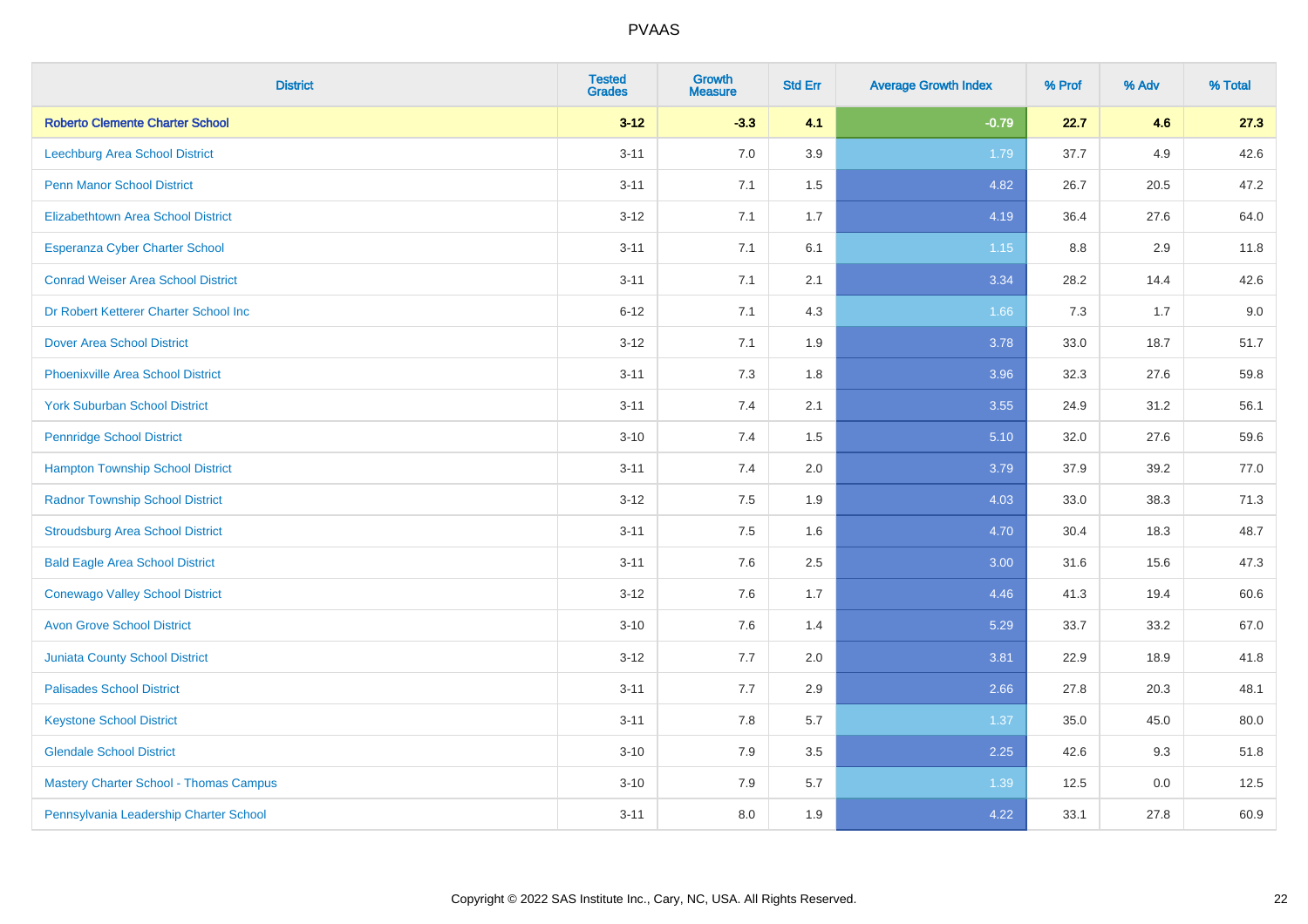| <b>District</b>                                | <b>Tested</b><br><b>Grades</b> | <b>Growth</b><br><b>Measure</b> | <b>Std Err</b> | <b>Average Growth Index</b> | % Prof | % Adv | % Total |
|------------------------------------------------|--------------------------------|---------------------------------|----------------|-----------------------------|--------|-------|---------|
| <b>Roberto Clemente Charter School</b>         | $3 - 12$                       | $-3.3$                          | 4.1            | $-0.79$                     | 22.7   | 4.6   | 27.3    |
| <b>Dallas School District</b>                  | $3 - 11$                       | 8.1                             | 2.1            | 3.87                        | 32.4   | 22.4  | 54.8    |
| <b>Benton Area School District</b>             | $3 - 10$                       | 8.1                             | 4.0            | 2.01                        | 35.7   | 28.6  | 64.3    |
| <b>Cornwall-Lebanon School District</b>        | $3 - 11$                       | 8.2                             | 1.6            | 5.24                        | 28.0   | 20.5  | 48.6    |
| <b>Blue Ridge School District</b>              | $3 - 11$                       | 8.3                             | 3.7            | 2.24                        | 29.6   | 9.3   | 38.9    |
| <b>Fairview School District</b>                | $3 - 11$                       | 8.3                             | 2.4            | 3.43                        | 41.9   | 34.9  | 76.7    |
| <b>Canton Area School District</b>             | $3 - 11$                       | 8.4                             | 2.9            | 2.92                        | 13.8   | 23.0  | 36.8    |
| Northern York County School District           | $3 - 11$                       | 8.4                             | 1.8            | 4.63                        | 24.3   | 23.1  | 47.4    |
| <b>Neshaminy School District</b>               | $3 - 11$                       | 8.6                             | 1.3            | 6.56                        | 31.3   | 23.9  | 55.2    |
| Oil City Area School District                  | $3 - 11$                       | 8.6                             | 2.4            | 3.56                        | 29.1   | 13.1  | 42.2    |
| <b>West Allegheny School District</b>          | $3-12$                         | 8.6                             | 2.0            | 4.34                        | 37.3   | 27.2  | 64.5    |
| <b>Lower Moreland Township School District</b> | $3 - 11$                       | 8.7                             | 2.0            | 4.35                        | 38.2   | 33.2  | 71.4    |
| <b>Tredyffrin-Easttown School District</b>     | $3 - 10$                       | 8.7                             | 2.4            | 3.57                        | 35.2   | 35.8  | 71.0    |
| <b>Homer-Center School District</b>            | $3 - 11$                       | 8.8                             | 3.5            | 2.53                        | 38.0   | 17.7  | 55.8    |
| Kane Area School District                      | $3 - 10$                       | 8.8                             | 2.9            | 3.07                        | 31.4   | 19.8  | 51.2    |
| <b>Wallenpaupack Area School District</b>      | $3 - 11$                       | 8.8                             | 2.1            | 4.28                        | 28.5   | 18.9  | 47.4    |
| <b>East Penn School District</b>               | $3 - 11$                       | 8.9                             | 1.2            | 7.61                        | 32.8   | 26.4  | 59.2    |
| <b>Spring Cove School District</b>             | $3 - 11$                       | 9.1                             | 2.4            | 3.77                        | 31.8   | 25.4  | 57.1    |
| <b>Millcreek Township School District</b>      | $3 - 11$                       | 9.1                             | 1.4            | 6.61                        | 34.5   | 30.1  | 64.6    |
| <b>Pine-Richland School District</b>           | $3 - 11$                       | 9.3                             | 1.7            | 5.56                        | 42.3   | 35.8  | 78.1    |
| <b>Valley View School District</b>             | $3 - 11$                       | 9.3                             | 2.2            | 4.18                        | 26.6   | 23.1  | 49.7    |
| <b>Kutztown Area School District</b>           | $3-12$                         | 9.3                             | 2.8            | 3.34                        | 38.5   | 14.6  | 53.2    |
| <b>Apollo-Ridge School District</b>            | $3 - 12$                       | 9.5                             | 3.0            | 3.23                        | 34.0   | 9.4   | 43.4    |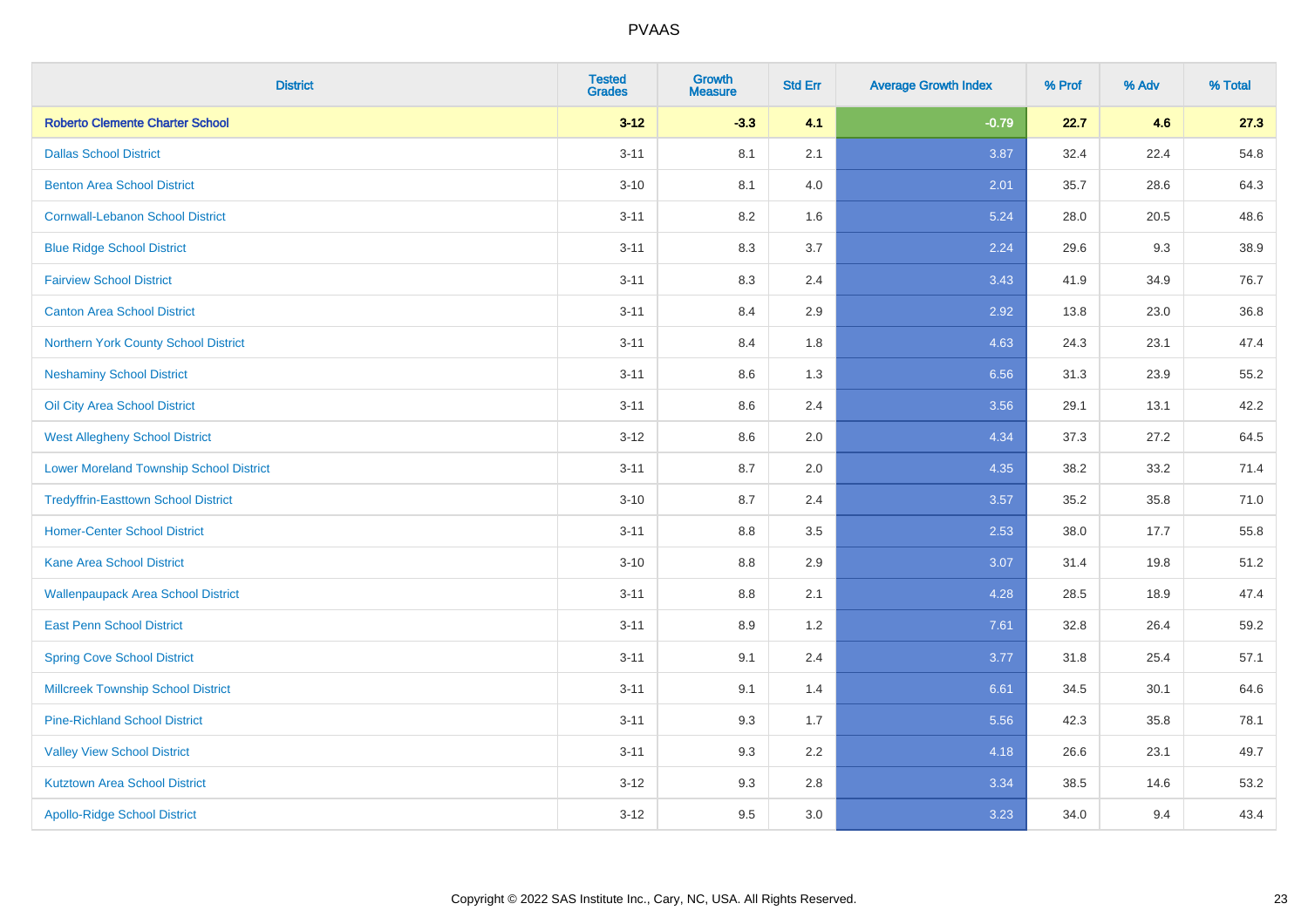| <b>District</b>                          | <b>Tested</b><br><b>Grades</b> | <b>Growth</b><br><b>Measure</b> | <b>Std Err</b> | <b>Average Growth Index</b> | % Prof | % Adv | % Total |
|------------------------------------------|--------------------------------|---------------------------------|----------------|-----------------------------|--------|-------|---------|
| <b>Roberto Clemente Charter School</b>   | $3 - 12$                       | $-3.3$                          | 4.1            | $-0.79$                     | 22.7   | 4.6   | 27.3    |
| <b>Avon Grove Charter School</b>         | $3 - 11$                       | 9.8                             | 3.1            | 3.18                        | 32.4   | 26.0  | 58.4    |
| <b>Armstrong School District</b>         | $3 - 11$                       | 9.8                             | 1.6            | 6.22                        | 32.8   | 24.6  | 57.4    |
| <b>Oswayo Valley School District</b>     | $3 - 12$                       | 9.9                             | 5.1            | 1.93                        | 26.5   | 44.1  | 70.6    |
| <b>Fleetwood Area School District</b>    | $3 - 10$                       | 10.4                            | 2.0            | 5.19                        | 31.7   | 25.8  | 57.5    |
| <b>Warrior Run School District</b>       | $3 - 11$                       | 10.5                            | 2.7            | 3.86                        | 34.1   | 16.8  | 50.9    |
| <b>Manheim Township School District</b>  | $3-12$                         | 10.9                            | 1.5            | 7.51                        | 30.9   | 31.0  | 61.9    |
| <b>Methacton School District</b>         | $3 - 11$                       | 11.0                            | 1.6            | 6.94                        | 36.0   | 33.6  | 69.6    |
| <b>West Perry School District</b>        | $3 - 11$                       | 11.0                            | 2.3            | 4.76                        | 26.9   | 20.5  | 47.4    |
| Lampeter-Strasburg School District       | $3 - 12$                       | 11.0                            | 1.9            | 5.69                        | 35.4   | 32.3  | 67.7    |
| <b>Wilmington Area School District</b>   | $3 - 11$                       | 11.1                            | 3.3            | 3.37                        | 29.8   | 26.2  | 56.0    |
| <b>Belle Vernon Area School District</b> | $3 - 11$                       | 11.1                            | 2.3            | 4.88                        | 31.6   | 25.4  | 57.1    |
| <b>Steel Valley School District</b>      | $3 - 11$                       | 11.1                            | 3.3            | 3.33                        | 34.8   | 10.1  | 44.9    |
| <b>Upper Darby School District</b>       | $3 - 12$                       | 11.2                            | 1.4            | 8.28                        | 23.8   | 11.8  | 35.6    |
| <b>Greenwood School District</b>         | $3 - 11$                       | 11.3                            | 3.6            | 3.14                        | 31.2   | 32.8  | 63.9    |
| <b>Franklin Regional School District</b> | $3 - 11$                       | 11.3                            | 1.8            | 6.13                        | 30.0   | 35.0  | 65.0    |
| <b>Lehighton Area School District</b>    | $3 - 11$                       | 11.4                            | 2.4            | 4.84                        | 30.5   | 24.9  | 55.3    |
| <b>Line Mountain School District</b>     | $3 - 11$                       | 11.7                            | 3.9            | 3.01                        | 40.4   | 42.3  | 82.7    |
| <b>Whitehall-Coplay School District</b>  | $3 - 11$                       | 11.8                            | 1.7            | 7.06                        | 32.3   | 21.7  | 54.0    |
| <b>Indiana Area School District</b>      | $3 - 11$                       | 12.0                            | 2.0            | 5.98                        | 30.0   | 30.4  | 60.3    |
| <b>Blue Mountain School District</b>     | $3 - 10$                       | 12.2                            | 2.1            | 5.81                        | 30.7   | 26.1  | 56.8    |
| <b>Quaker Valley School District</b>     | $3 - 11$                       | 12.2                            | 2.5            | 4.90                        | 39.5   | 26.4  | 65.9    |
| <b>Montrose Area School District</b>     | $3 - 10$                       | 12.3                            | 2.8            | 4.41                        | 37.8   | 28.9  | 66.7    |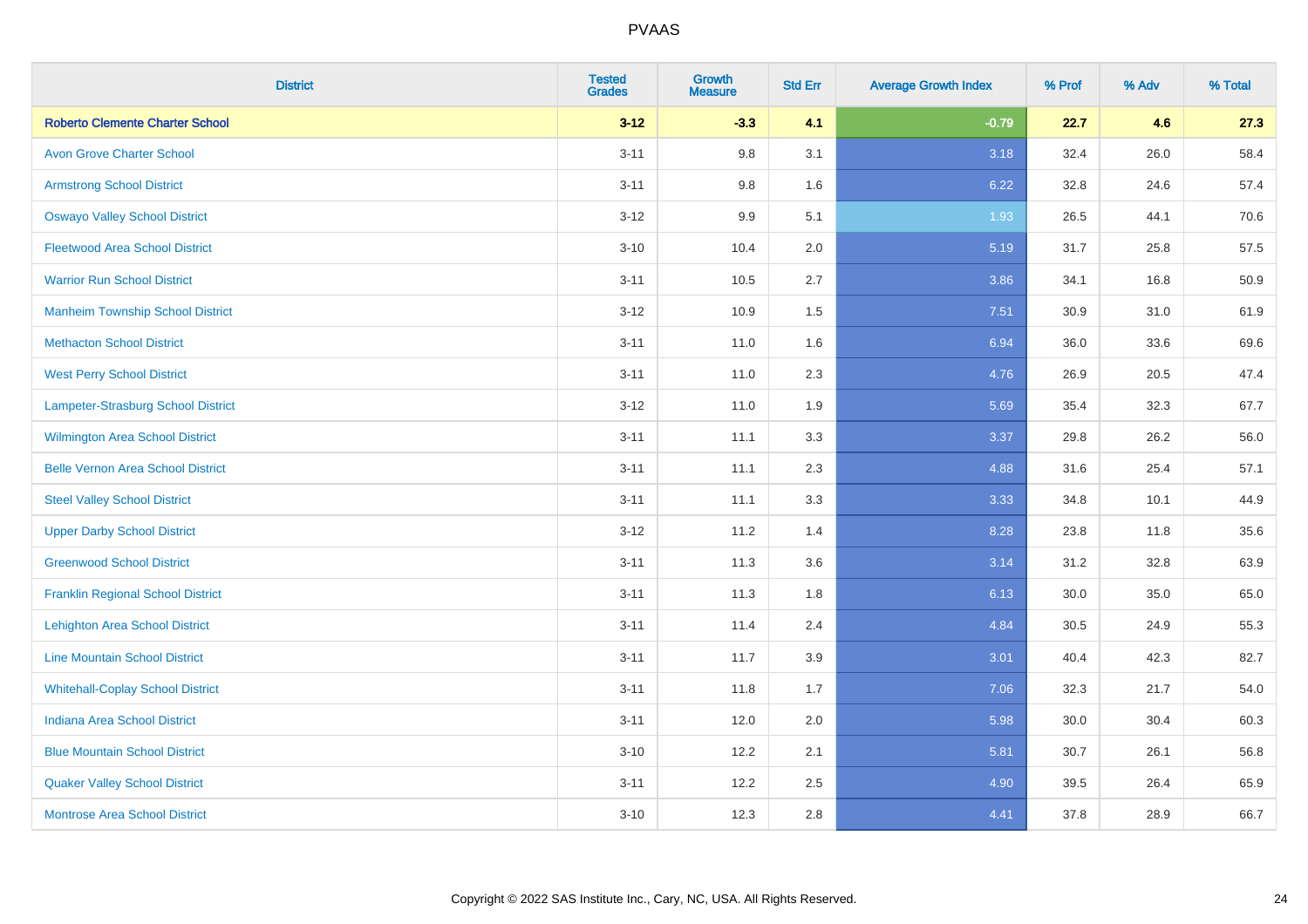| <b>District</b>                                 | <b>Tested</b><br><b>Grades</b> | <b>Growth</b><br><b>Measure</b> | <b>Std Err</b> | <b>Average Growth Index</b> | % Prof | % Adv | % Total |
|-------------------------------------------------|--------------------------------|---------------------------------|----------------|-----------------------------|--------|-------|---------|
| <b>Roberto Clemente Charter School</b>          | $3 - 12$                       | $-3.3$                          | 4.1            | $-0.79$                     | 22.7   | 4.6   | 27.3    |
| <b>Mifflin County School District</b>           | $3 - 11$                       | 12.3                            | 1.6            | 7.69                        | 35.1   | 15.1  | 50.3    |
| <b>Cocalico School District</b>                 | $3 - 11$                       | 12.3                            | 1.9            | 6.48                        | 28.2   | 32.3  | 60.5    |
| Allegheny-Clarion Valley School District        | $3 - 10$                       | 12.3                            | 4.1            | 3.03                        | 33.3   | 19.0  | 52.4    |
| <b>Manheim Central School District</b>          | $3 - 11$                       | 12.8                            | 2.0            | 6.52                        | 27.8   | 35.4  | 63.2    |
| Pen Argyl Area School District                  | $3 - 12$                       | 12.8                            | 2.5            | 5.10                        | 28.5   | 23.8  | 52.3    |
| <b>Central York School District</b>             | $3 - 12$                       | 12.9                            | 1.5            | 8.64                        | 31.4   | 24.1  | 55.5    |
| <b>Laurel School District</b>                   | $3 - 11$                       | 13.0                            | 3.1            | 4.19                        | 30.3   | 15.7  | 46.1    |
| <b>North Pocono School District</b>             | $3 - 11$                       | 13.1                            | 3.7            | 3.54                        | 31.4   | 33.3  | 64.7    |
| <b>Maritime Academy Charter School</b>          | $3 - 10$                       | 13.2                            | 3.1            | 4.29                        | 24.0   | 1.3   | 25.3    |
| <b>Lakeland School District</b>                 | $3 - 11$                       | 13.3                            | 2.8            | 4.80                        | 22.2   | 21.2  | 43.4    |
| <b>Tuscarora School District</b>                | $3 - 11$                       | 13.4                            | 2.2            | 6.20                        | 37.1   | 26.3  | 63.4    |
| <b>Hempfield School District</b>                | $3 - 11$                       | 13.4                            | 1.3            | 10.53                       | 29.9   | 36.8  | 66.7    |
| <b>Harbor Creek School District</b>             | $3 - 11$                       | 13.4                            | 2.3            | 5.80                        | 34.5   | 40.7  | 75.2    |
| <b>Council Rock School District</b>             | $3 - 11$                       | 13.5                            | 1.1            | 12.27                       | 32.0   | 35.4  | 67.4    |
| <b>Iroquois School District</b>                 | $3 - 11$                       | 13.6                            | 2.8            | 4.83                        | 33.3   | 16.0  | 49.4    |
| <b>Upper Saint Clair School District</b>        | $3 - 11$                       | 13.8                            | 1.8            | 7.86                        | 32.2   | 44.5  | 76.7    |
| <b>Upper Merion Area School District</b>        | $3 - 11$                       | 14.0                            | 2.0            | 7.15                        | 34.4   | 32.6  | 67.0    |
| <b>Hermitage School District</b>                | $3 - 12$                       | 14.0                            | 2.5            | 5.59                        | 34.0   | 27.0  | 61.0    |
| <b>Peters Township School District</b>          | $3 - 11$                       | 14.1                            | 1.7            | 8.16                        | 35.2   | 41.6  | 76.8    |
| Penns Valley Area School District               | $3 - 12$                       | 14.1                            | 2.6            | 5.33                        | 29.6   | 23.3  | 52.9    |
| Capital Area School for the Arts Charter School | $9 - 11$                       | 14.2                            | 4.5            | 3.13                        | 27.5   | 30.0  | 57.5    |
| <b>Agora Cyber Charter School</b>               | $3 - 11$                       | 14.6                            | 2.4            | 6.03                        | 24.7   | 19.5  | 44.2    |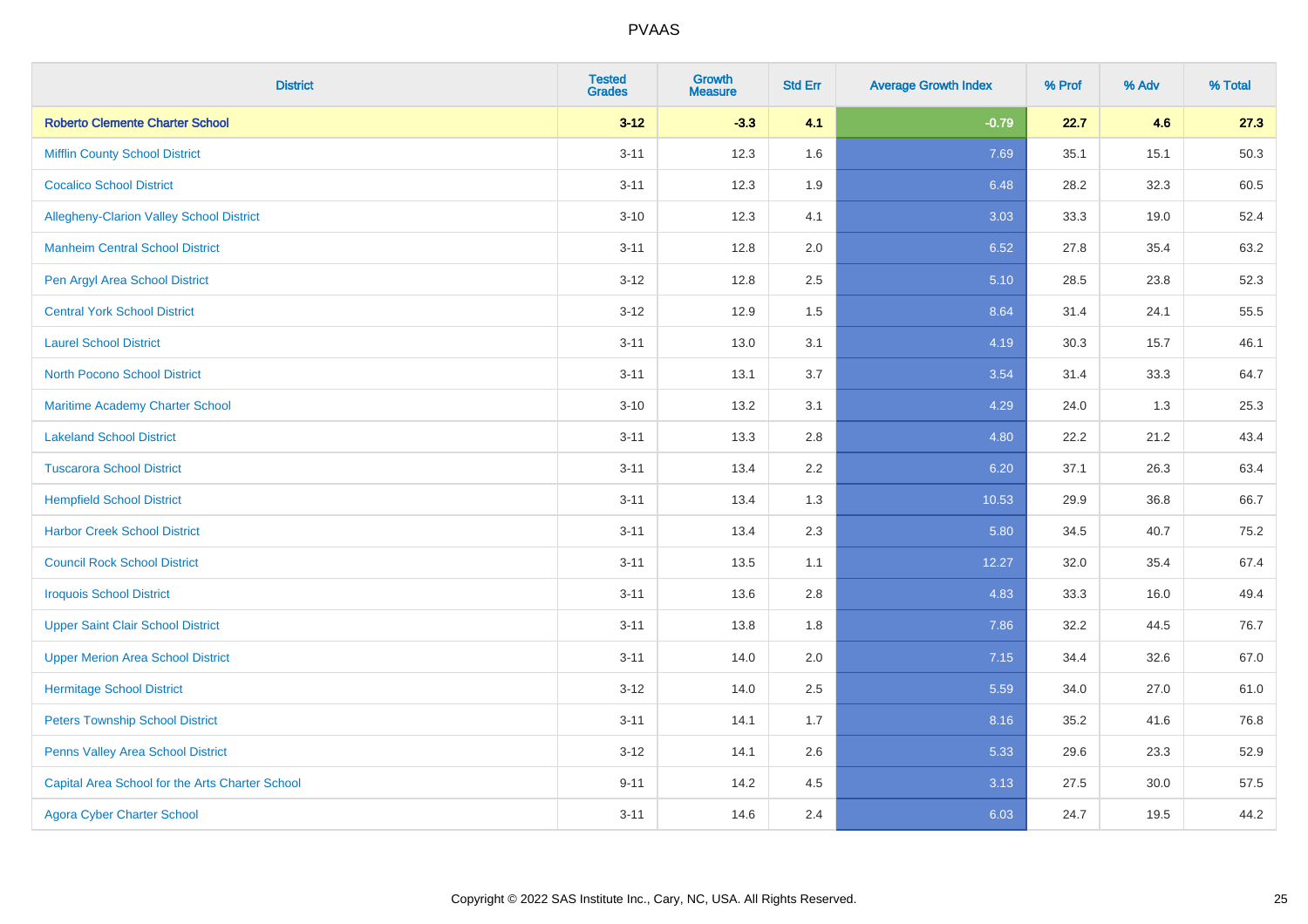| <b>District</b>                               | <b>Tested</b><br><b>Grades</b> | <b>Growth</b><br><b>Measure</b> | <b>Std Err</b> | <b>Average Growth Index</b> | % Prof | % Adv | % Total |
|-----------------------------------------------|--------------------------------|---------------------------------|----------------|-----------------------------|--------|-------|---------|
| <b>Roberto Clemente Charter School</b>        | $3 - 12$                       | $-3.3$                          | 4.1            | $-0.79$                     | 22.7   | 4.6   | 27.3    |
| <b>Coudersport Area School District</b>       | $3 - 11$                       | 14.8                            | 3.4            | 4.33                        | 34.7   | 28.0  | 62.7    |
| Lake-Lehman School District                   | $3 - 11$                       | 14.9                            | 2.8            | 5.34                        | 25.8   | 22.5  | 48.3    |
| Southern York County School District          | $3 - 11$                       | 15.5                            | 1.8            | 8.48                        | 37.6   | 29.2  | 66.8    |
| <b>Central Bucks School District</b>          | $3 - 11$                       | 15.5                            | 0.9            | 17.94                       | 34.8   | 41.4  | 76.2    |
| <b>Delaware Valley School District</b>        | $3 - 11$                       | 15.7                            | 1.6            | 9.62                        | 36.7   | 32.1  | 68.8    |
| <b>Punxsutawney Area School District</b>      | $3 - 11$                       | 15.8                            | 2.7            | 5.83                        | 18.6   | 29.0  | 47.6    |
| <b>Unionville-Chadds Ford School District</b> | $3 - 11$                       | 15.8                            | 1.7            | 9.12                        | 31.2   | 48.0  | 79.2    |
| Palmyra Area School District                  | $3 - 11$                       | 16.2                            | 1.8            | 9.02                        | 38.8   | 34.0  | 72.8    |
| <b>Upper Dauphin Area School District</b>     | $3 - 11$                       | 16.5                            | 5.1            | 3.26                        | 37.5   | 26.8  | 64.3    |
| <b>Spring-Ford Area School District</b>       | $3 - 11$                       | 16.6                            | 1.2            | 14.02                       | 30.4   | 45.3  | 75.7    |
| <b>West Branch Area School District</b>       | $3 - 11$                       | 17.0                            | 3.3            | 5.20                        | 47.1   | 19.1  | 66.2    |
| North Penn School District                    | $3 - 11$                       | 17.6                            | $1.0\,$        | 17.53                       | 30.8   | 35.7  | 66.4    |
| Fox Chapel Area School District               | $3 - 11$                       | 17.6                            | 1.9            | 9.47                        | 22.9   | 52.0  | 74.9    |
| <b>Pequea Valley School District</b>          | $3 - 11$                       | 18.0                            | 3.1            | 5.74                        | 29.2   | 37.5  | 66.7    |
| North Allegheny School District               | $3 - 11$                       | 18.0                            | 1.3            | 14.25                       | 30.5   | 42.9  | 73.4    |
| <b>Danville Area School District</b>          | $3 - 11$                       | 18.4                            | 2.6            | 7.19                        | 32.0   | 46.1  | 78.1    |
| <b>Souderton Area School District</b>         | $3 - 11$                       | 18.5                            | 1.4            | 12.86                       | 39.2   | 31.2  | 70.4    |
| <b>Cumberland Valley School District</b>      | $3 - 12$                       | 18.6                            | 1.2            | 15.79                       | 31.3   | 39.2  | 70.5    |
| <b>Lower Merion School District</b>           | $3 - 11$                       | 18.9                            | 1.2            | 15.42                       | 29.4   | 48.6  | 78.0    |
| <b>Saucon Valley School District</b>          | $3 - 11$                       | 18.9                            | 2.2            | 8.48                        | 26.0   | 39.6  | 65.6    |
| <b>Berlin Brothersvalley School District</b>  | $3 - 11$                       | 19.6                            | 4.0            | 4.93                        | 28.3   | 41.3  | 69.6    |
| <b>Dallastown Area School District</b>        | $3 - 11$                       | 19.9                            | 1.4            | 14.14                       | 36.8   | 34.2  | 71.0    |